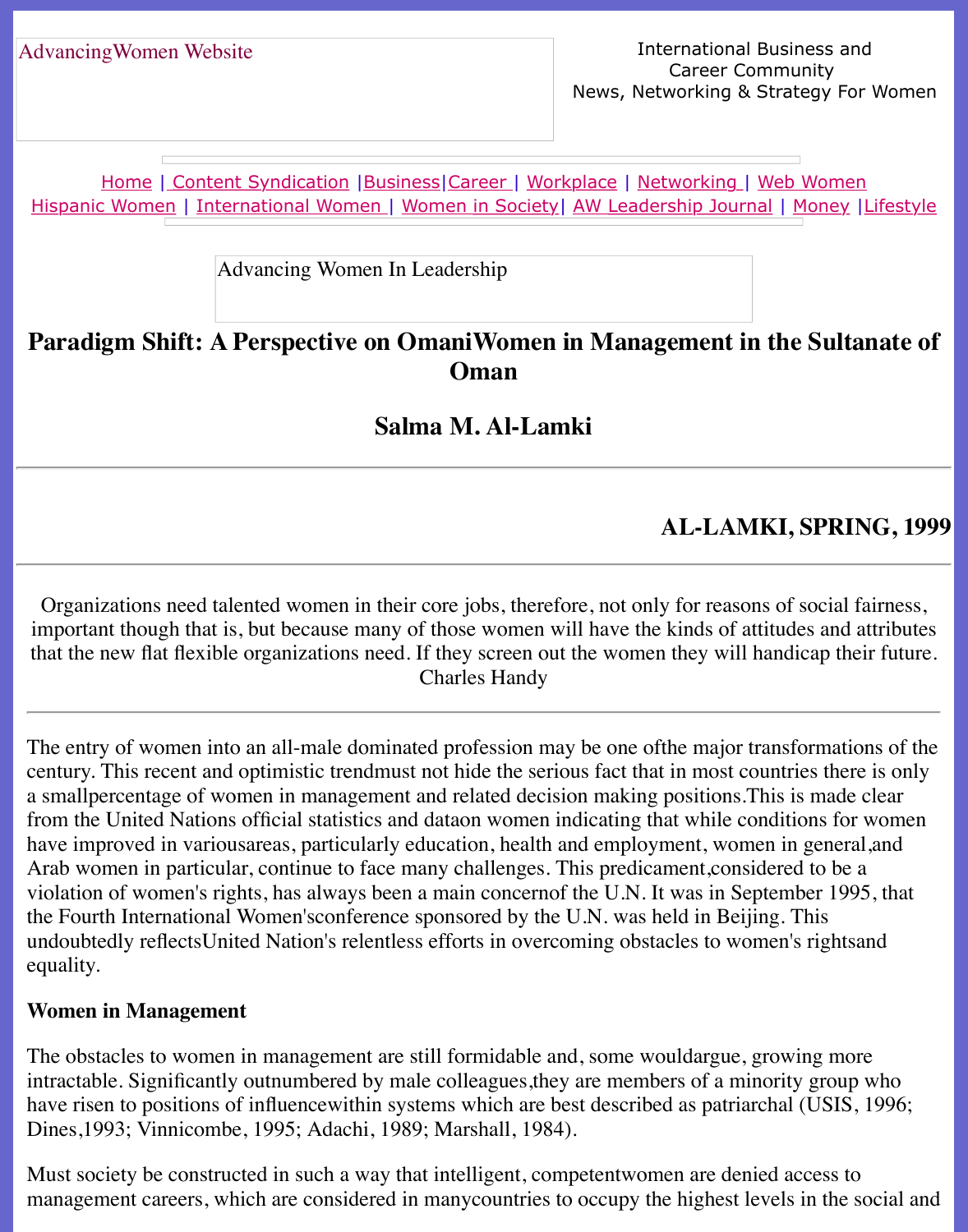professional hierarchy?Must society be ordered in such a way as to generate extreme discriminationbetween men and women in certain employment sectors, and thereby to depriveitself of human resources sorely needed to solve its problems?

Women in management at the turn of the century is an issue that demandsserious attention and a new urgency. In the West, particularly Western Europeand North America, although women constitute almost forty five percent ofthe workforce, they occupy only 10% of the management positions (World Almanac,1997; USIS,1996). This figure is much lower in the senior management positions(World Almanac, 1997; Vinnicombe & Colwill, 1995). In the past, thedirectives for women in the workforce were centered on Civil Rights Act,Equal Opportunity and Affirmative Action (Dessler, 1994; Sherman & Bohlander,1992; Marshall, 1984). Whereas such mandates have put pressure on businessand government to employ more women in the workforce, especially in theservice industry, not much has been done to break the glass ceiling foraccess of women to management positions (USIS, 1996; Korabik & Rosin,1995; Vinnicombe, 1995; Hennig & Jardim, 1977).

Greenglass & Marshall (1997) in their special issue of Applied Psychologyon women in management provide valuable insight into why and how women continueto be repressed and silenced in male dominated organizations, despite theirpossession of requisite qualifications for management positions. This specialissue concludes that, globally, women continue to face major hurdles intheir career progression to potential ranks of senior management, arenasof power and major decision making.

The above mentioned trends and practices ought no longer prevail in thecurrent business world. Today clear business cases can be cited for increasingwomen's participation in management. As centralized leadership gives wayto flattened hierarchy and employee empowerment, managers will be expectedto have good communication and interpersonal skills, the ability to listenand relate to others, and be capable of working in self-managing teams (Cascio,1992; De Cenzo & Robins, 1996; Hunsaker & Hunsaker, 1991). All thesequalities tend to favor women managers.

Management experts on both sides of the Atlantic have realized that themanagement style of women fulfills the demands of new organizations betterthan their male counterparts. This is supported by an international surveyconducted by the Sydney-based consultancy firm DDI Asia Pacific, which specializesin executive testing and selection. The consultancy surveyed 1,332 employeesand managers working in companies based in Australia, the United States,Canada and New Zealand. Results from the survey indicated that women makebetter managers than men due to their feminine qualities and attributesthat are better suited for the modern decentralized organizational structureswith flattened hierarchies and empowered work teams (Oman Daily Observer,1997).

These documented observations are appropriately summarized by managementguru, Charles Handy:

For these jobs the organization wants quality people, well educated, well skilled and adaptable. They also want people who can juggle several tasks and assignments at one time, who are more interested in making things happen than in what title or office they hold, more concerned with power and influence than status. They want people who value instinct and intuition as well as analysis and rationality, who can be tough but also tender, focused but friendly, people who can cope with these necessary contradictions. They want, therefore, as many women as they can get. (1994, p.14)

## **PURPOSE OF THE STUDY**

This case study addresses the role of Omani women in management positionsin the Sultanate of Oman. This is highlighted by determining the factorsthat encourage women to pursue careers in management, the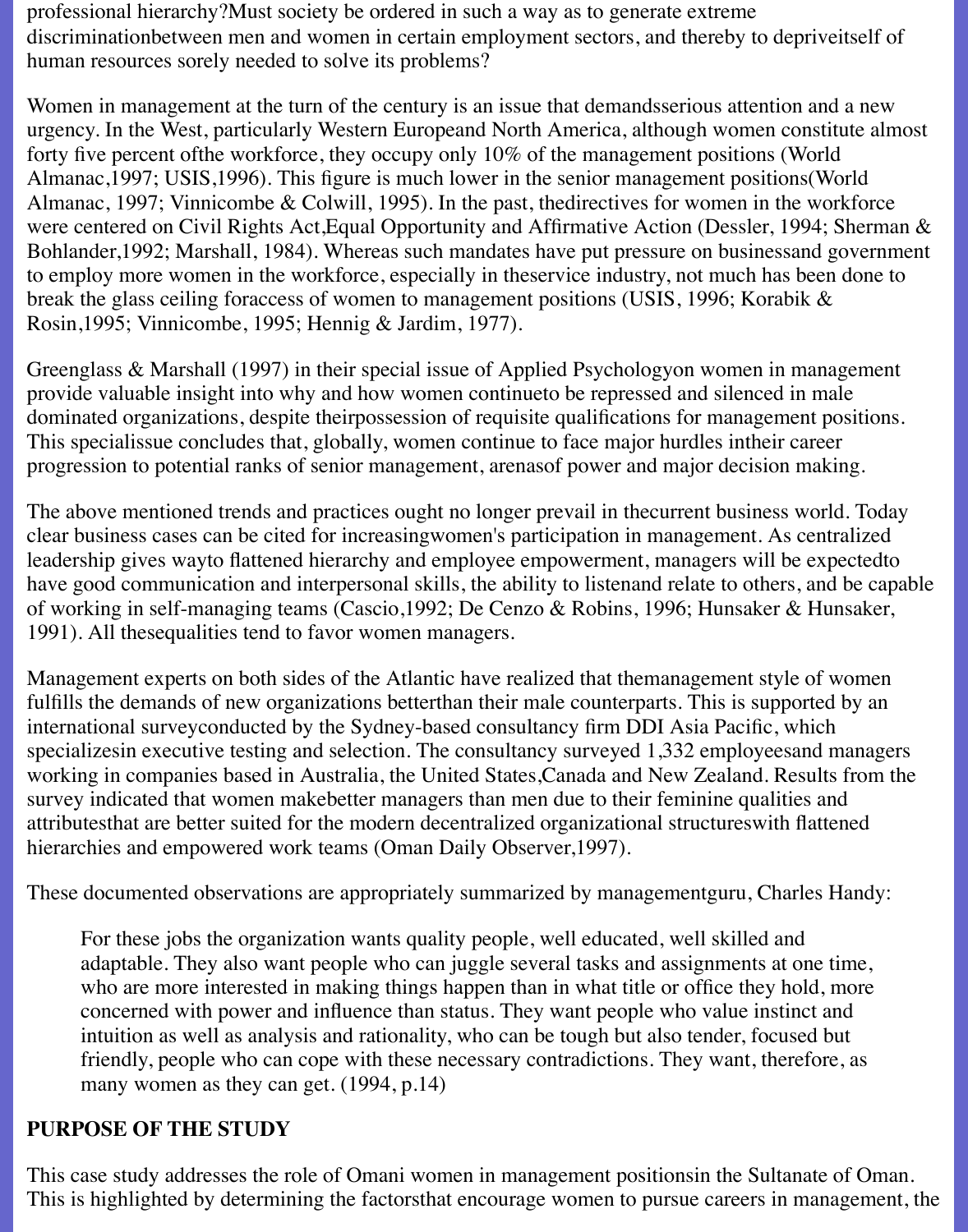increasing number of educated womenare seeking employment in the labor market.

Soliciting feedback from Oman's most valuable human resources, in thislight, Omani female will supply the government and the private sector sound information for policy development implementation regardingthe profile and status of Omani women in the workforce.

The findings of this study could have policy implications for various institutions in the governe as: the General Directorate for Women's and Children's Affairs at the Ministry of Social Affa OmaniWomen's Society, Ministry of Education and the Ministry of Civil Service.

# **METHODOLOGY**

To generate the needed information for this study, the researcher employed the following met procedures:

1. Carried a literature review pertinent to the study.

2. Designed a questionnaire.

3. Pilot studied the questionnaire on a sample of Omani female managersto determine wheth questionnaire elicits the needed information.

4. Distributed the questionnaire to a sample of Omani female managers.

5. Collected and analyzed the questionnaire responses to determine thedriving and resisting for Omani women in management positions.

6. Interpreted the results and proposed possible practices and patternsfor promoting Omani v management in the Sultanate of Oman.

## **INSTRUMENTATION**

For the purpose of this study, a questionnaire composed of a section with questions on biographical, academic and professional data followedby a section with three open ended questions has be A coverletter explaining the purpose of the study along with a section ensuring confidentiality anonymity was attached to each questionnaire. The respondentswere asked to complete the c and to respond to the three openended questions regarding the driving and resisting forces to womenin management and to suggest on what can be done to promote women in management Sultanate of Oman. (Questionnaire)

# **SUBJECTS**

Subjects of this study constituted a sample of Omani female managersworking in the public and private sectors. These subjects representsenior level of Omani women in the work force positions of directors, director generals, advisors to ministers, head of departments, assistantd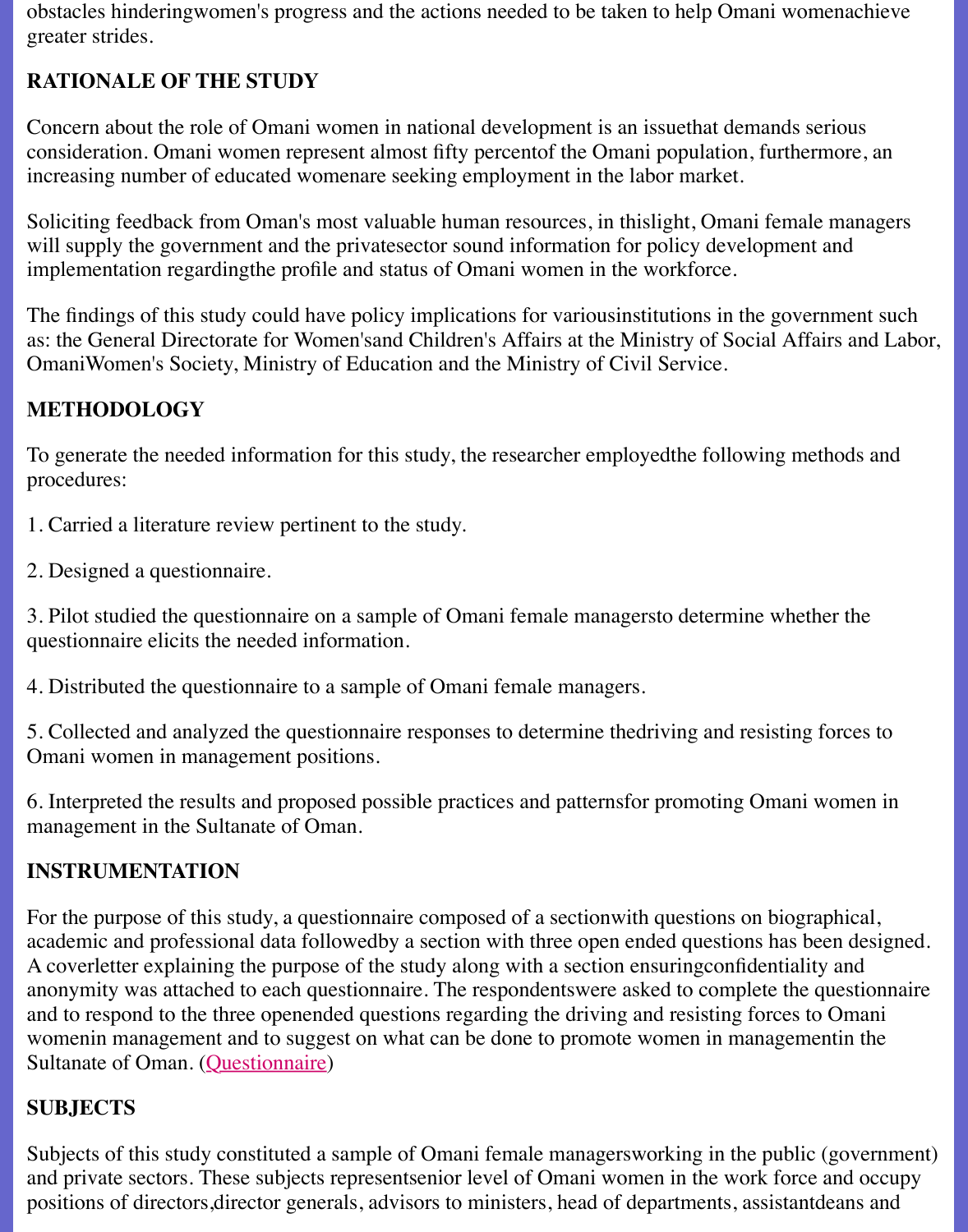deans.

## **DATA ANALYSIS PROCEDURES**

The researcher utilized descriptive and qualitative statistical methodsto describe, analyze and summarize the characteristics of the data collected.Descriptive analysis was used to show the composition of the populationin terms of age, marital status, number of children, academic qualification,place of postsecondary education, and total years of work experience. Qualitativeanalysis was used to summarize and present respondents' feedback on theopen ended questions regarding resisting and supporting factors to Omaniwomen in management in the Sultanate of Oman. Finally results from the dataanalysis and literature review was used to make recommendations on improvingthe status of women in management in the Sultanate of Oman.

## **A Perspective on Oman's Socio-economic and Educational Development**

Hamoud (1993) writes, "the role of women in management cannot betreated in isolation from the general status of women in society, and fromthe general aims of economic, social and educational development " (p. 31). Education is the key to women's equality. This is particularly significantgiven that one out of three women is uneducated (UN, 1996). Therefore, priorto considering the role of Omani women in management, let us consider thefundamental question of opportunities for Omani women in the formal education.Access to education is one of the primary indicators of women's status ina given society, and therefore, is the root of women's emancipation. Inthis regard, the Sultanate of Oman is no exception.

Until 1970, Oman was a country that lagged behind socially and economically.The country lacked all sorts of public amenities and infrastructure suchas modern schools, hospitals, tarmac roads, electricity and water. Twenty-eightyears later, Oman has developed into a modern nation with both the infrastructureand the social organizations required to meet the needs of its people. Theavailability of oil revenues have made such a significant and rapid transformationpossible. The vision and leadership for such a change was directed by oneperson - His Majesty Sultan Qaboos bin Said Al-Said, ruler of the Sultanateof Oman since his accession in 1970. His Majesty has overseen the transformationof the Sultanate of Oman from a single economy, based upon rudimentary agricultureand fishing, to a modern and dynamic nation with a diversified economy.

A noteworthy catalyst for the above successful transformation is thedevelopment of education from primary to tertiary levels. Prior to 1970,education in Oman was confined to 3 primary schools with 900 boys, therewas no provision for the education of girls. Following the accession ofHis Majesty Sultan Qaboos in 1970, education has been made available toall Omani nationals (boys and girls on an equal ratio) under a program ofcontinuous and rapid expansion, the most recent stage of which was the openingof the co-educational Sultan Qaboos University in 1986. The availabilityof education (from primary to tertiary) for women has undoubtedly playeda crucial role towards the emancipation of Omani women. This achievementhas attracted the praise of a number of international magazines on women'sissues, one of which is the Indonesian Women's magazine (Observer, 1996).

## **Women in Management in the Sultanate of Oman**

The implementation of socio-economic and educational plans during therenaissance period (1970-1998) has transformed the Omani society and economy.Undoubtedly, the development of human resources has been accorded particularimportance in this transformation with the inclusion of women on an equalbasis. This however, has not resulted in equal participation of women inthe workforce, despite an equal percentage of women in Oman's population.The results of the official population census taken in 1993 showed the Omanipopulation at 1,480,531. The statistics revealed that there were 755,071male Omanies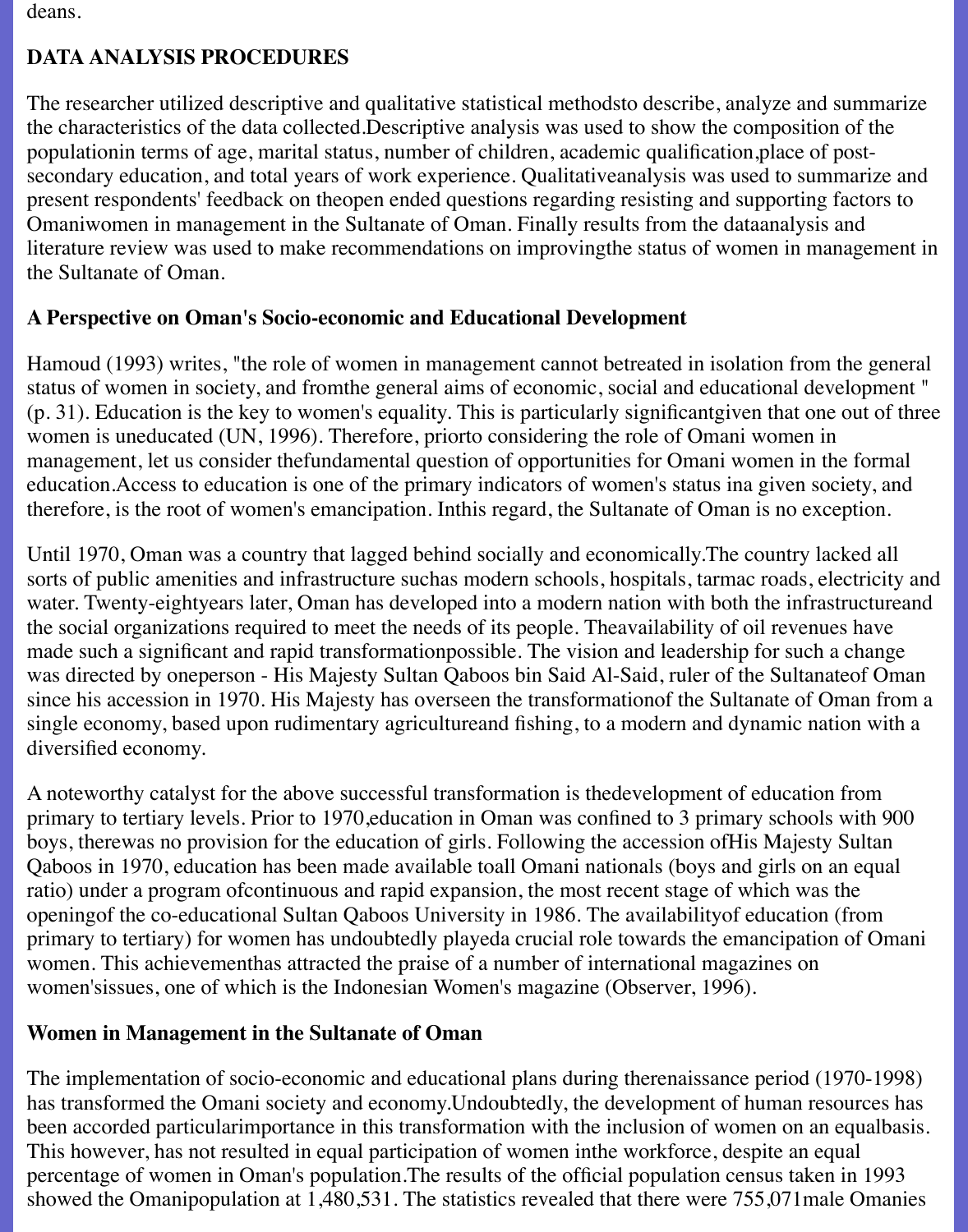of lackof education and or job opportunities for women. Analysis of the Omani laborcompos attributes this gender discrepancy to several economic and socialfactors. Some of the fundan include traditional culture andattitudes coupled with values and stereotypes of the Omani wo wifeand mother as their primary role in the Omani society. Other factors relateto the type and occupations which the labor market provides, theunsuitability of some of these occupations because of social customs andtraditions, or the short supply of some jobs which women normally prefer. situation is expected to change with projections of the increased roleof women in the labor n by the steady increase in the education f girls and the expectation that thousands of girls will variousstages of education in the coming years (Oman Statistical Year Book, 1996).

The profile of Omani women labor composition and employment structureis shown in Tables This profile was prepared and presented by the General Directorate for Women's and Children Ministry of SocialAffairs and Labor at the Fourth World Conference on Women in Beijing, China. statistics indicated that there were  $17,946$  women working in the governmentsector;  $2,942$  in sector and  $3,119$  who owned their own business. The profile of the government female employees indicates a heavy orientationtowards the service sector with the majority  $(59%)$  concentrated Ministryof Education followed by  $(22%)$  in the Ministry of Health and remaining  $(19%)$ distr among other government sectors (Table2).

With regards to senior executive and decision making positions in thegovernment sector, the Oman under the wise leadership and directives of His Majesty Sultan Qaboos bin Said, has set precedence in the Arab Gulfregion by appointing Omani women in senior government positions. This undertakingwas epitomized by the recent appointment of four women in the 40 seat StateCouncil Council, 1997) (Table 3).

Table 3 shows the distribution of [Omani w](file:///Users/nrahman/Google%20Drive/Dropbox/AWL/AWL%20Aug3/spring99/Al-Lamki/alltb2.html)omen in the government sector'stop management making positions. This includes 3 Deputy Ministers, 4 members in the State Council (Majlis) members in the ConsultativeCouncil (Majlis Alshu'ra), 4 in Senior Advisory positions, 13 in and 261 in Grade One (equivalent to Director & Director General).

Tables 2 and 3 c[onclude](file:///Users/nrahman/Google%20Drive/Dropbox/AWL/AWL%20Aug3/spring99/Al-Lamki/alltb3.html)s that Omani women are represented in all employment sectors, be it private or their own business. Furthermore, unlikeits neighboring Arab Gulf countries, the Sultanate of the Su Oman has catapultedwomen to unprecedented heights by appointing them to senior political Oman's Council and ministries. This reflects His Majesty's trust and onfidence in women's a manage and execute senior government positions. Consequently, the representation of Omani (13%) in the ranks of seniorgovernment positions surpasses Western standards.

To begin with, it would be helpful to address a list of generic forcesas terms of reference in discussion role of Omani women in management positions in the Sultanate of Oman. Such forces have beto quitefrequently by a number of writers on women's issues, for example (Dines, 1993; Ham Vinnicombe & Colwill, 1995).

### **The Driving Forces for Change in the Sultanate of Oman**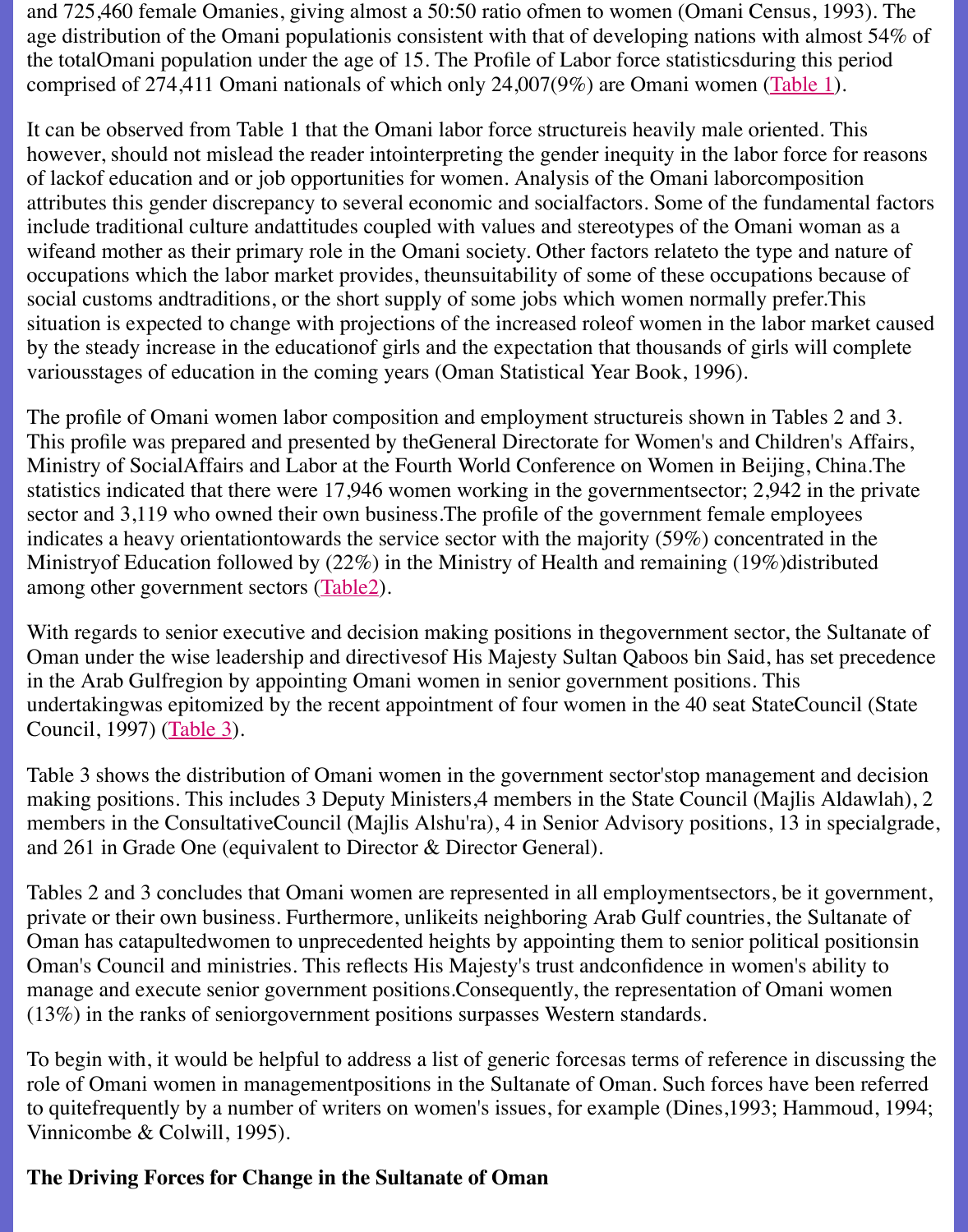There are ten major driving forces acting for change in the Sultanateof Oman: religion (Islam), national leadership, education, nationalization(Omanization), economy, General Directorate for Women's and Children's Affairs(Omani Women's Associations), women's leadership, favorable labor laws,family support and child care services, and changing women's attitudes.Each of these driving forces will be discussed and analyzed for its impact.Subsequently, strategies will be recommended to sustain and possibly strengthenthe impact.

# **Islam**

Islam accords equal rights to men and women alike. In fact, Islam isthe key to women's emancipation and liberation. Islam does not forbid womenfrom seeking an education or from pursuing work. On the contrary, Islamencourages women to be educated, work, own property and engage in business. It has elevated the value and worth of a woman to an unprecedented statusin society. A role model to Muslim women is (Sitina) Khadija, the wife ofProphet Mohammed (PBUH), who successfully fulfilled the roles of a businesswoman, a wife and a mother.

The Muslim nations have elected three women Prime Ministers, namely BenazirBhutto of Pakistan, Khaleda Zia (presently Shaikha Hasina) of Bangladeshand Tansu Cillar of Turkey. These individuals were elected by male and femalevoters on their abilities as capable human beings, not as women. These electionshave demonstrated the true essence of Islam towards the role of women. Ithas refuted the distorted myth construed by social taboo that a woman'splace is in the house, and that it is socially unacceptable and dishonorablefor a Muslim woman to work. In her address to the Fourth World Conferenceon Women, Prime Minister Benazir Bhutto pleaded that "Muslim womenhave a special responsibility to help distinguish between Islamic teachingsand social taboos spun by the traditions of a patriarchal society"(p.1).

Prophet Mohammed (PBUH) encouraged Muslims, men and women alike, to seekand pursue knowledge. The Holy Koranic verses and Hadiths can be cited todemonstrate this fundamental right to knowledge. "Say: My Lord, increasemy knowledge" (Holy Koran xx: 1,14). "God will exalt to high ranksthose who believe among you, and those who have knowledge" (Holy Koranlv11: 11). "Seek knowledge from the cradle to the grave" (Hadith)."The search for knowledge is a duty of every Muslim, male and female" (Hadith).

# **National Leadership**

Since the dawn of the national renaissance in 1970, His Majesty SultanQaboos has repeatedly stated that Oman's crucial resource is its nationalhuman resources. This appeal does not preclude Omani women as proclaimedby His Majesty in His speech: "The education of girls is never absentfrom our mind, since women form half of our society." In recognitionof this fact, a full fledged commitment by the government of Oman has beenundertaken to educate, train and develop its national work force as a measuretowards nation building and economic development.

His majesty's drive towards development of national human resources isnot restricted to men, but applies equally to women. This is attested byequal educational and job opportunities. Omani women occupy different professionssuch as, medical doctors, lawyers, engineers, business leaders, and teachers.Omani women are found in the army and police, private and public sectors,and most importantly, in senior government positions.

To support the role of women, the Omani government has set a number ofprograms such as a network of modern health services and social servicesthroughout the country aimed at improving the advancement of women. Undoubtedly,Omani women have been liberated and accorded their respect as equal partnersin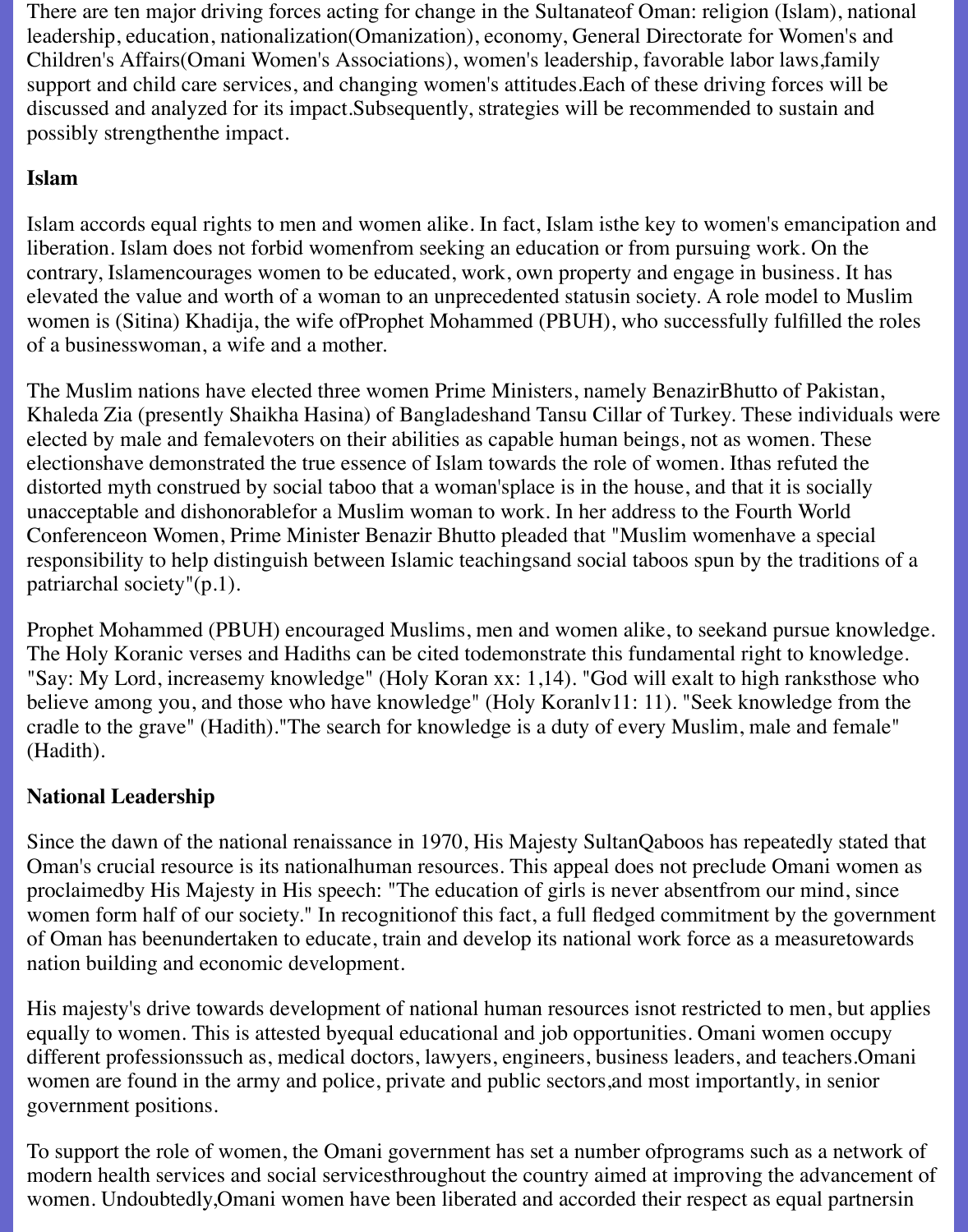nationals, the Sultanate is highly dependent on expatriates. Thispredicament has always been the government, and rigorous trainingand development programs have been enacted to prom nationalization inthe country.

The importance of developing the country's national human resources hasbeen one of the ma policies throughout the Sultanate's five yeardevelopment plans (Birks  $&$  Sinclair, 1980; Deve Council, 1995). This aim is supported by several constructive policies and measures clearly dependent the development plan. For instance, the Fourth Five Year Developmentplan (1991-1995) has an initial allocation of Omani Rials 40 millionfor the implementation of the Omanization pol addition to appropriatingthe sum of Omani Rials 10 million to the Ministry of Civil Service towardsOmanization programs in the civil service domain (Development Council, 1993).

To this effect, legislation concerning employment contained in the OmaniLabor Law states that preference should be given to Omani nationals. Thismandate is enforced by the Government Social Affairs and Laborby specifying the ratio of Omanization to be achieved by the end of private sector taking into account the number of Omani graduatesgraduating annually from t educational institutes (Table4).

### **Education**

Education in Oman is a fundamental right for each and every Omani citizen. The importance and developing the country's national humanresources has been one of the main aims and po Majesty's government.In accordance with His Majesty's directives, a network of modern prin secondary education e[stablish](file:///Users/nrahman/Google%20Drive/Dropbox/AWL/AWL%20Aug3/spring99/Al-Lamki/alltb4.html)ments for girls and boys has been extended across the whole co catering to even remote villages. Educational progress has been phenomenal. By the 1994-95 year, there were atotal of 947 schools at the three levels of general education (primary, prepar secondary) with 474, 288 students, half of which are girls. At the post-secondary level there a facilities for both males and females to pursue higher education and vocational training. This providedboth domestically and internationally. Higher education facilities in Omaninclude on educational university, Sultan Qaboos University of whichmore than 50% of the student bod twelve intermediate teacherstraining colleges, two specialized institutes of health and banking sixtechnical colleges and six vocational institutes (Sultanate of Oman Statistical Year Book, 1 education in Oman caters equally to men and womenwithout discrimination. This educational development is indeed staggeringand deserves a noteworthy recognition, given that prior to 1 wereonly three elementary schools for boys and no facilities for girls.

### **General Directorate for Women's and Children's Affairs**

The development, advancement and participation of Omani women as equalpartners in the countersocio-economic development has been supportedby many factors, one of which is the General for Women's andChildren's Affairs, formally established in 1985. Undoubtedly, a significanti been made by the government to enhance the status and role of womenin Oman's society. The Directorate, and  $\alpha$ under the auspices of the Ministry of Social Affairs & Labor, has setup a network of Women' Development Centersthroughout the country, catering to rural and remote villages as well.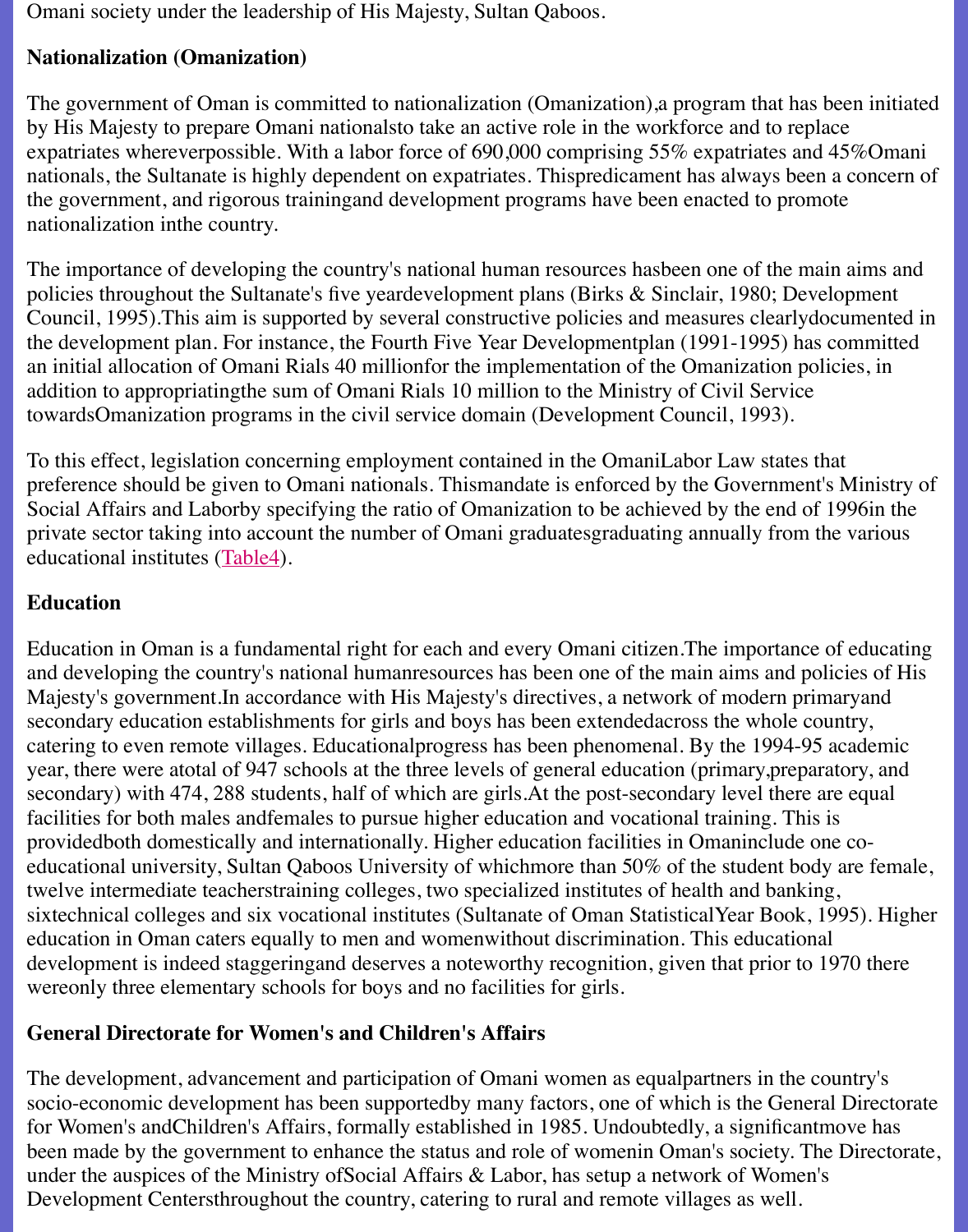The general aims and mission of the Directorate is to set up programsfor the care of mothers and children, the eradication of illiteracy, education,the development of traditional and modern handicraft skills, the promotionof healthy and hygienic environment, the teaching of survival skills, andthe cultivation of women's minds and roles as citizens of a modern developingsociety.

Of significant importance and a positive precedent prior to the inceptionof the Directorate, is the voluntary social work of the Omani Women's Association,the first of its kind in the country founded in 1971. Managed as a not forprofit organization, the Omani Women's Association acts in collaborationwith the efforts and support of the government to carry out a great numberof activities aimed at improving and enhancing the role of Omani women insociety. Some of these activities include literacy classes, various handicraft skills, family care programs (day care centers, care for handicappedchildren, summer activities for girls, health awareness), social functions,organizing exhibitions to display the various work prepared by members ofthe association, intellectual and educational development through nationaland international women's conferences and meetings, and setting up workshopsto promote social and professional development. It is envisaged that theWomen's Association could be instrumental in providing a network for Omaniwomen in management, and to offer the much needed support for their developmentin the workplace.

## **Women's Leadership**

Pursuant to the directives of His Majesty Sultan Qaboos Bin Said, nineOmani women have been appointed to senior government decision making positions.This includes: four women in the forty seat State Council (Majlis Aldawlah),two women in the eighty seat Consultative Council (Majlis Al'Shura) andthree women for the positions of Deputy Minister. In addition, Omani womenoccupy positions of Senior Advisors, Director Generals, and Directors inthe various government organizations. It is noteworthy to mention that Omaniwomen are represented in the Faculty Profile (Academic Staff) of SultanQaboos University as well as representation of Medical Staff (Medical Doctors)in hospitals all over the country.

The Consultative Council was set up in November 1991 under the directiveof His Majesty Sultan Qaboos bin Said. It holds the position of a parliamentand is based on Islamic religious law and procedures. Since its inception,it has assumed a practical role in assisting the government in all importantmatters relating to social and economic issues. Although under-represented,with only two women among the eighty elected members, this is considereda major development for women and a great opportunity for Omani women tobe a part of the decision making body representing the people of Oman.

In December 1997, His Majesty Sultan Qaboos Bin Said inaugurated theCouncil of Oman comprising the newly formed State Council along with thepre-established Consultative Council. The forty seat State Council withfour women representatives is yet another progressive step in the consultative(Shura) process, that works in conjunction with the Majlis Alshura for achievingthe nation's social and economic goals (Majlis Aldawlah, 1997).

## **National Economy**

Since the accession of Sultan Qaboos to power in 1970, His Majesty haspursued a vigorous policy for economic and social development which hasbeen facilitated by revenues generated from oil export (Sultanate of Oman,1975). Oman's economy has been transformed from one that was based mainlyon subsistence agriculture and fisheries to one that is oil based with allthe modern facilities and infrastructure. Subsequently, the Omani societyemerged from one that was lagging behind socially, culturally and economically;to one that is educated, enlightened ,and endowed with modern social facilities.The availability of oil revenues has made it possible for Oman to developits economy, educate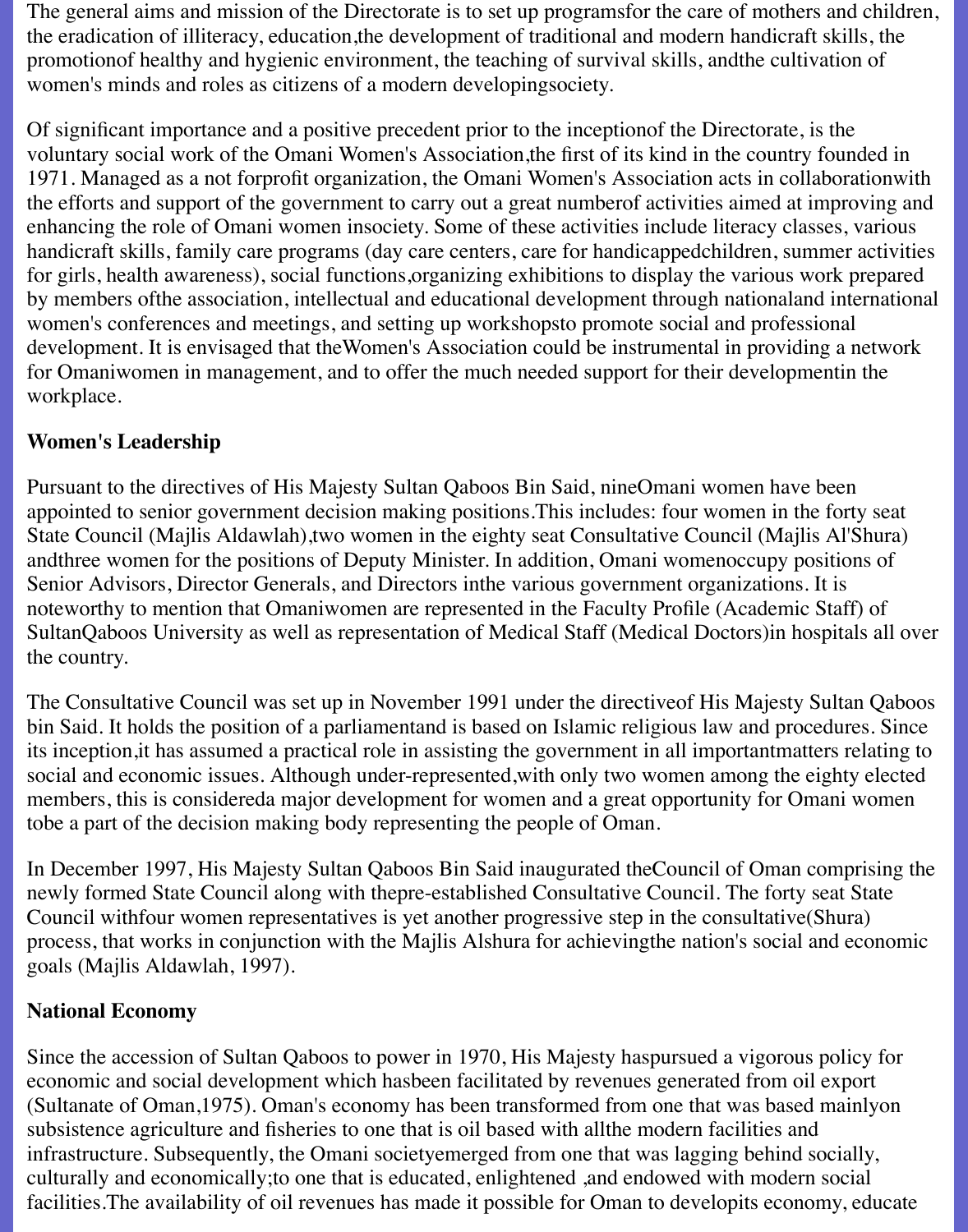its people and offer a relatively comfortable standardof living. This however, has not rendered a total reliance and dependenceon oil revenues, rather the government of Oman has been pursuing economicdiversification and privatization programs as a measure of maintaining aviable and sustainable economy for its people.

### **Favorable Labor Laws**

Omani women are accorded favorable labor laws which serve to protecttheir rights and ensure equality in the workplace. Employment in Oman doesnot discriminate on gender and exercises a sound policy of equal employmentopportunity and equal pay act. An entire section in the Oman Labor Law isdedicated to the employment of women. For example, Articles 80 to 82 inthe Oman Labor Law clearly safe guard the rights and working conditionsof Omani women (Oman Labor Law). These articles spell out special advantagesand support granted to working women in areas such as maternity and widowhoodleave entitlements (each is six weeks leave), and a special provision thatallows working women to request leave of absence (up to four years) withoutpay to accompany a spouse who is posted abroad. Working mothers who returnto work while continuing to breast feed are allowed to leave work an hourearly each day for six months to feed their babies.

The working hours in the government (public) sector are conducive toworking women. Government employees work from 7:30 a.m. - 2:30 p.m. Saturdaythrough Wednesday, and Thursday and Friday are days off from work. Suchworking hours allow parents, particularly working mothers, to spend timewith their children.

## **Family Support and Child-care Services**

Omani women enjoy a wide range of child-care support services. Theserange from family support to professional services such as affordable housemaid/nannyand child-care centers (nurseries). The Omani society is based on strongfamily ties. The centrality of the family accompanied by close relationshipsmakes it possible for parents or parents-in-law of working women to helpwith child care.

Working women can also avail themselves with a host of day-care centersand nurseries. These facilities are available through out the country witha higher concentration in the capital area to cater to the larger populationof working women.

# **Changing Women's Attitudes**

The aforementioned factors have contributed immensely in influencingwomen's attitudes towards their role in a modern developing Arab society.In an interview with ten top women managers in Bahrain and Dubai about theirwork and its challenges, Wilkinson (1996) affirms that "women who havesucceeded in business anywhere are controversial figures, and the Arab Gulfis no exception to this rule (p. 22). These women who have successfullymade it to top management positions either as entrepreneurs and owners oftheir business or managers of major companies have stated that the drivingforce behind their success includes: family support, educational opportunity,academic success, job opportunity, determination, inner drive for success,qualities and attributes conducive to successful management, ability tohandle multiple tasks, and self- confidence. The challenges faced by thesewomen were overt discrimination at work, cultural taboos, negative attitudetoward working women, and lack of confidence and trust in women managers.

In Oman, the availability and accessibility to all levels of educationalong with equal opportunities in the job market has not only emancipatedthe Omani woman but equally accorded her individual rights and respect asan equal partner in the Omani society. This is substantiated by informalinterviews with some of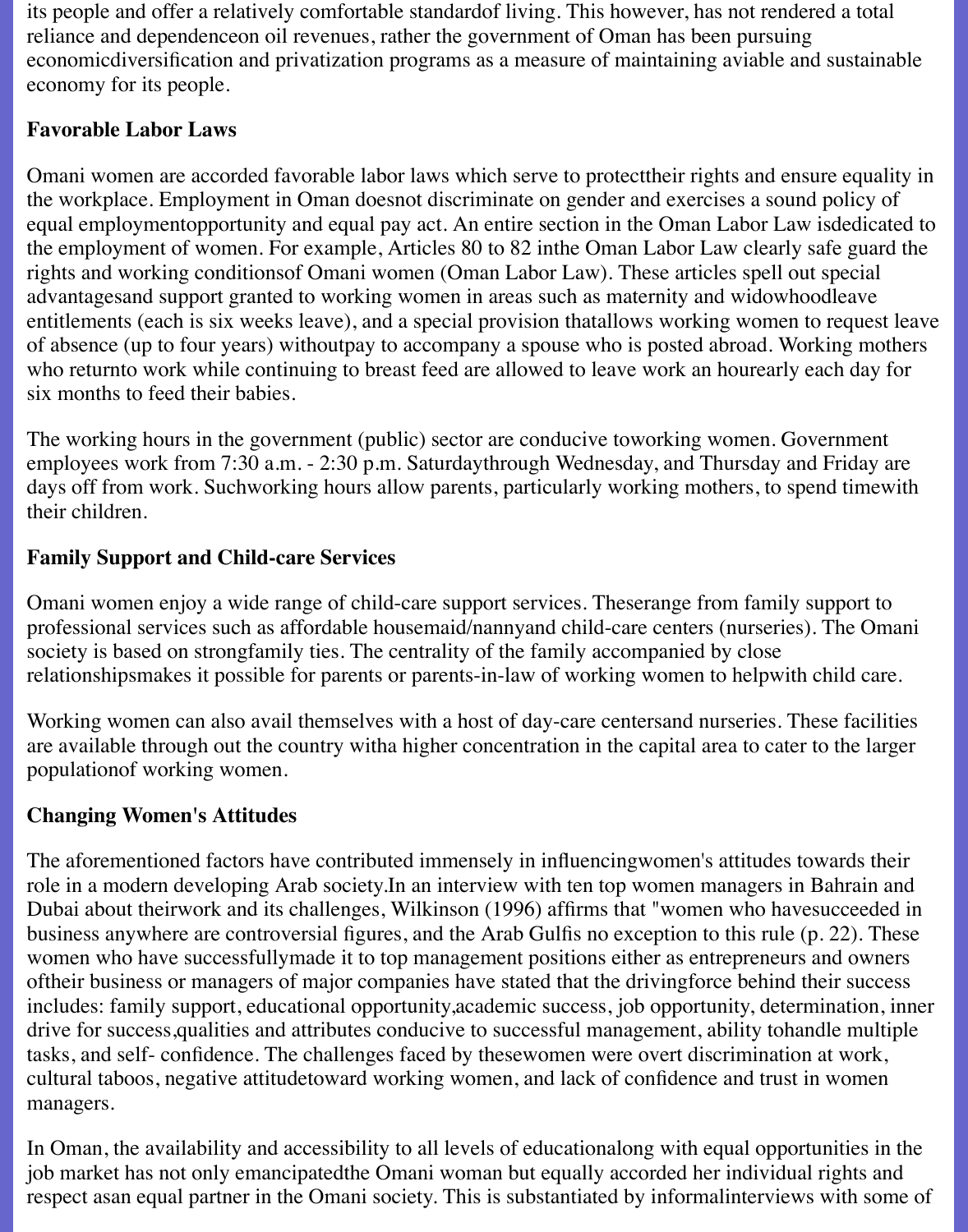the professional Omani women working in governmentand private sectors. These women who have successfully progressed to managementpositions attribute their achievements to accessibility to equal educationaland job opportunities coupled with their perseverance in committing themselvesto their jobs and career progression. In this regard, one of the respondentssaid, "Making it to the top is not easy. It takes a lot of hard work,patience, commitment, sacrifice and trade-off; however, the opportunityis there for those women who aspire to become managers and are willing andable to maintain multiple roles."

### **The Resisting Forces for Change in the Sultanate of Oman**

This case study does not imply a presence of a "utopia" forwomen in the Omani society. Arab nations in particular, provide differentforms of deterrents which prevent women's progress and development. Someof these deterrents include a generic stereotype of Arab women reflectedby Muslim societies, particularly men, with regard to a woman's role asmother. Negative male attitudes also prevail professional working women.There is an unspoken "silent" policy of discrimination againstwomen at work, the presence of a "Glass Ceiling" preventing women'saccessibility to top management positions, absence of a professional women'snetwork, lack of professional management training programs for women, andlack of affirmative action for promoting and ensuring women's presentationin the labor force as well as in management positions.

## **Traditional Attitudes and Stereotypes**

Although gradually changing among the more educated modern Arab/Islamicsocieties, conservative Arab societies hold traditional socio-cultural stereotypesand attitudes about the role of women. These conservative and traditionalattitudes highlighted in the literature of women in the Muslim world byMagharabi, Al-Dabbagh & Hayajneh, (1994); Bech (1994); and Al-Hatimy(1983) portray women's primary role as a wife and mother. Women are notnecessarily looked upon as having the abilities and potential for developingprofessional careers. They are portrayed as being inferior to men, naturallyemotional and unsuitable for leadership positions (Hammoud,1993). Such conservativeattitudes negate the concept of professional working women in traditionalArab societies, the idea of women working is degrading and a disgrace tosome Arab men who consider that it is their responsibility to provide fortheir wives and family. Therefore, traditional Arab/Islamic societies maintainthat first and foremost, women should prepare themselves for a domesticcareer of being a wife and mother. Work should only be considered as a lastoption under extraneous conditions and circumstances.

The above attitude tends to have a spillover effect at work, wherebymale employers regard women as being less capable then men and unfit forresponsible positions, claiming that their family obligations take priority;and hence, subjects them to lower productivity and absenteeism (Beck, 1994;Hammoud, 1993). This negative attitude and traditional stereotype towardswomen in Arab/Islamic societies has been, and still is, a major resistingforce to progress for professional working women, particularly for thosein management.

#### **Portrayed Self-image of Women**

The inferior self-image of women becomes difficult to overcome consideringthat it is ingrained and conditioned in their upbringing and social development(Hunsaker & Hunsaker, 1991; Hennig & Jardim, 1977). In traditionalArab-Islamic patriarchal societies, the feminine gender is subordinate,while the masculine is superior and dominant (Magharabi et.al., 1994; Bech,1994; Hammoud, 1993; Allaghi & Almana, 1984; Gerner, 1984; Al-Hatimy1983). Generally, men are held responsible for providing the necessitiesof life, thus to work outside the home. On the other hand, women are expectedto serve their husbands and children at home, especially since women arenot required by the Islamic law (Shari'a) to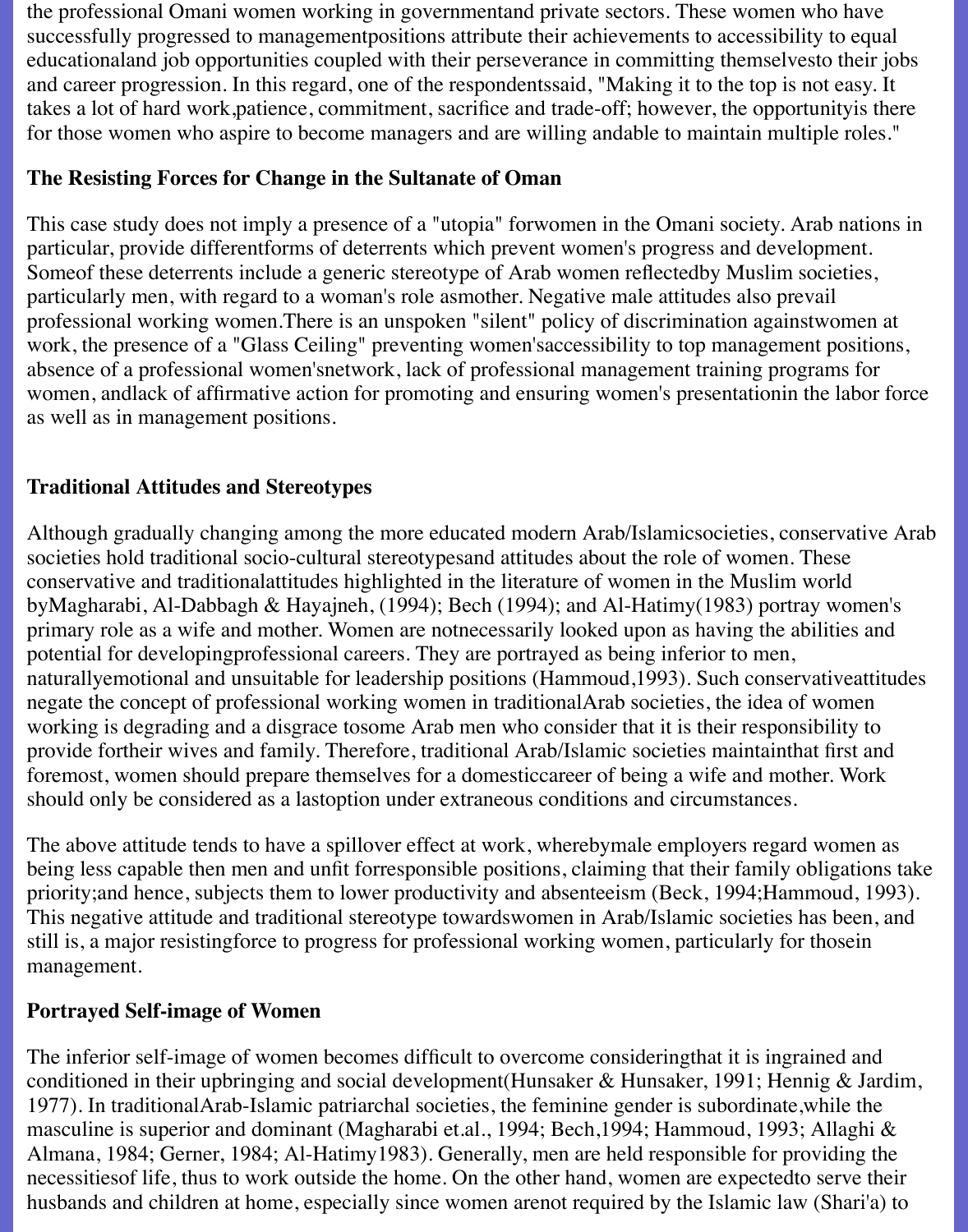financially support the family.In this subordinate position, women become victims of their own gender (Mernissi,1985, Rassam, 1984). Hammoud's (1993) dynamic study on the role of womenin higher education management in the Arab region confers that the mostfatal obstacle which prevents women from realizing their utmost professionalachievement is the self-image of a woman portrayed as inferior to men, incapableof being socially and financially independent, and hence depends on theman to care for and protect them.

Studies in the Gulf countries by Allaghi & Almana (1984) and Osseiran(1989) reflect women's inferior self-image. Results indicate 50% of thefemale students surveyed believe that the husband should have the "finalword", that women should obey their husbands, and that a husband'seducation should be higher than that of his wife. With regard to work, itwas felt that women should only work in the traditional professions suchas teaching and nursing. There was a strong preference towards jobs thatdo not require women to mix with men. The Khattab and El-Daif (1984) studyin Cairo revealed that 66% of female students stated that women with childrenshould stop work; 41% maintained that teaching and social work are the mostappropriate jobs for women; and the majority believed that women shouldonly work as an economic necessity.

### **Human Resource Policies and Strategies**

The lack of proper human resource policies and strategies addressingwomen workers has proven to be a major obstacle to women's progress anddevelopment. For instance, in the USA, women's rights have not merely evolvedfrom vacuum; rather, advocates of women's rights in America applied theCivil Rights law to fight sex discrimination at work and to demand equalrights. This struggle resulted in what is known as 'Affirmative Action'at the workplace (Vinnicombe, 1995; Hannig & Jardim, 1977).

Only nine percent (9% ) of the Omani workforce are women. The majorityof these workers are concentrated in the lower echelons of the organizationalhierarchy with a small percentage in decision making positions. In Oman,the absence of human resource policies and strategies to promote the recruitmentand development of female managers at work is a deterrent to gender diversity.The work environment and culture are not conducive to promoting women inmanagement. This acts as a 'glass ceiling" preventing women's accessibilityto top management positions. For example, there are no programs to facilitatethe advancement of women as role models, absence of mentoring programs,lack of management training programs, and shunning of affirmative action.

## **Lack of Professional a Women's Network**

The lack of a professional women's network in Oman creates a major voidfor women aspiring to professional managerial positions. The absence ofa female mentor-protégé relationship makes it difficult forwomen to develop the requisite attitude, skills and abilities for leadershipand management positions. This results in a disparate situation and a stateof confusion; because after all, women are entering a male dominated domaincoupled with a traditional value system and a culture that tends to shunwomen from pursuing management careers.

#### **Presentation and Analysis of the Data**

Sixty questionnaires were dispatched to a random sample of Omani Womenin management positions in the Sultanate of Oman. The response rate wasextremely slow and tedious. Except for a few, the majority of the respondentswere not cooperative. Many repeated telephone calls along with remindersto solicit their feedback were necessary. This is quite understandable inthis part of the world whereby information and research are a foreign phenomenonand not the norm. People are not necessarily comfortable with the idea ofexpressing their opinion honestly and freely. An element of inhibition exists.Therefore, of the 60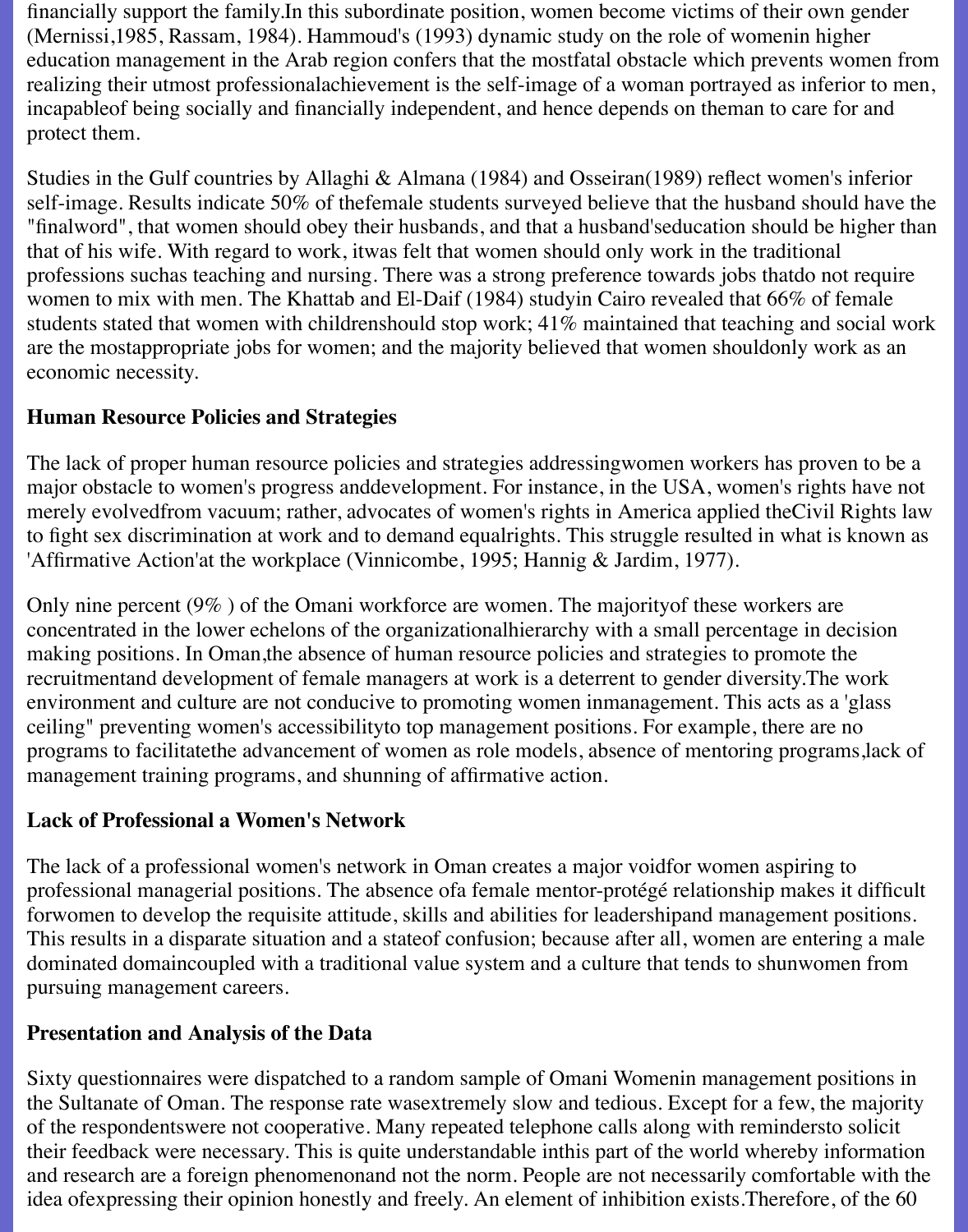the  $(25 - 34)$  age bracket and 6 (19%) in the  $(45 - 54)$  agebracket (Table 5).

The distribution of respondents by marital status is shown in Table 6. The majority of the respondents 27  $(84%)$  were married leaving 5 (16%) single(Table 6).

Table 7 depicts the distribution of respondents by number of children. The highest concentration was 18 (56%) having  $(1 - 3)$  children, followedby 8 (25%) with  $(4 - 6)$  children and 6 (19%) with no (Table 7).

The distribution of respondents by academic qualification is shown inTable 8. Eighteen  $(56\%$ respondents received Bachelors degrees, fol[lowedby](file:///Users/nrahman/Google%20Drive/Dropbox/AWL/AWL%20Aug3/spring99/Al-Lamki/alltb6.html) 9 (28%) with Masters and 5 (16%) with (Table8).

Table 9 summarizes the distribution of respondents by place of post-secondaryeducation. Fif t[he respo](file:///Users/nrahman/Google%20Drive/Dropbox/AWL/AWL%20Aug3/spring99/Al-Lamki/alltb7.html)ndents received their post-secondaryeducation in the Arab World (East) and  $17$  (53 $^{\circ}$ universities(West) (Table 9).

The distribution of respondents by place of employment is shown in Table10. The majority of [of the re](file:///Users/nrahman/Google%20Drive/Dropbox/AWL/AWL%20Aug3/spring99/Al-Lamki/alltb8.html)spondents worked for the government(public sector) and  $8(25%)$  worked for the pri (Table10).

Table 11 summarizes the personal opinion of the respondents on whetheror not resisting force driving forces to O[mani wo](file:///Users/nrahman/Google%20Drive/Dropbox/AWL/AWL%20Aug3/spring99/Al-Lamki/alltb9.html)men in management. Fifteen  $(47%)$  of the respondents felt that re outweighed drivingforces to Omani women in management, while  $17 (53%)$  felt that there w imbalances (Table 11).

#### **[Analysis](file:///Users/nrahman/Google%20Drive/Dropbox/AWL/Al-Lamki/alltb10.html) of Respondent's Personal Opinion on Omani Women in Management**

As indicated in Table 11, fifteen  $(47%)$  of the respondents felt that resisting forces outweighed forces to Omani Women in management positions. It appears that these women chose to be contained sorted out this opportunity to voice their issues of concern on women in management in the  $S<sub>i</sub>$ Oman. In th[eir comm](file:///Users/nrahman/Google%20Drive/Dropbox/AWL/AWL%20Aug3/spring99/Al-Lamki/alltb11.html)ents, these women acknowledge andrealize that the government of Om available to Omani women anarray of social and economic factors (driving forces) to improve statusin the Omani society, but it was felt that women still remain victims of discrimination (resisting) forces) by the prevalent male dominated culture.For example, some of the respondents stated being a womanis a major obstacle towards professional development." Other commentsinclu

- "higher management is dominated by males who tend not to takewomen seriously professionally."

- "not having the social back-up nor the network needed to encourageand promote women in positions."

- "feeling of inferiority complex towards men in the managementcadre."

- "traditional values and culture discourage women from pursuingprofessional and managem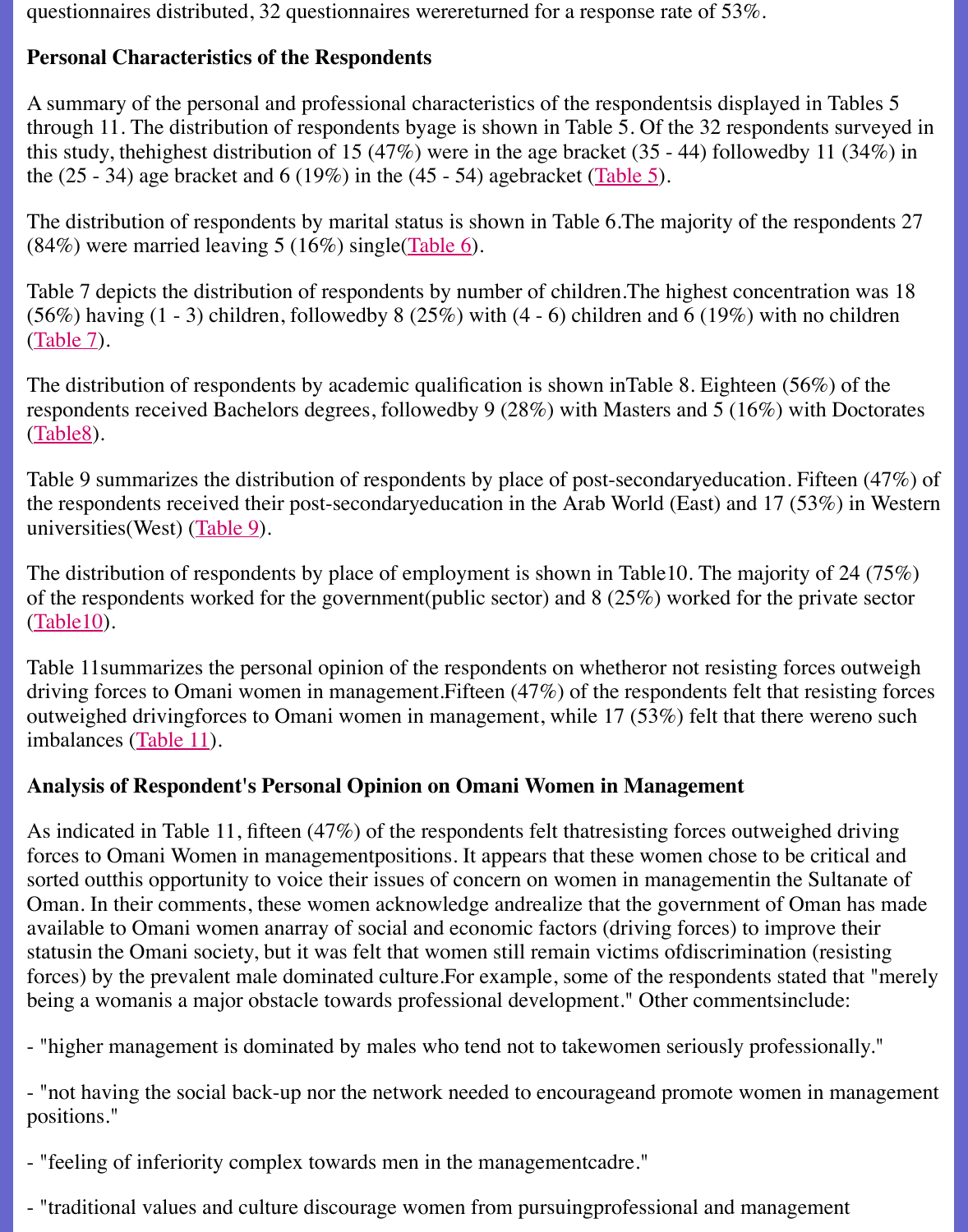positions."

- "conflicting roles of being a domesticated wife and mother, andthat of professional woman."

In general, women in this category indicated that the resisting forcesto women in management include: limited opportunities to higher education,discriminatory appointment and promotion practices, traditional attitudesof male bosses towards working women, male dominated domain, male resistanceto women in management, absence of policies and legislation to ensure participationof women in management positions, lack of professional networking, lackof female role models, lack of professional management development programs,lack of sufficient number of quality day-care centers, dual responsibilitiesof traditional and professional roles, balancing traditional and professionalroles, and family obligations as a wife and a mother for child-bearing andchild-rearing.

Coincidentally, considerable similarity existed between the respondentsopinion and the generic resisting forces for change in the Sultanate ofOman. The most common issues of concern are related to cultural attitudes,traditional values and stereotypes of the status and role of women in Arab-Islamicsocieties. The respondents felt that the social and cultural perceptionof Omani women's role was that of a domesticated wife and mother with primaryresponsibility towards families.

On the other hand, the remaining seventeen (53%) of the respondents whohave ruled out that resisting forces outweigh supportive forces to Omaniwomen in management positions supported their views with the following factors.Women in this category felt that although resisting forces existed whichare primarily male dominated traditional social and culture attitudes andstereotypes of Omani women, such forces were balanced out and in some casesoutweighed by supportive forces. These women have concentrated on the positivefactors attested by the following comments:

- "Omani women get best education as men so that they can work alongside men and their place is not limited to their homes."

- "Omani women have proven their abilities to succeed academicallyand professionally."

- "Omani women are more devoted to their duties and carry out theirresponsibilities diligently and conscientiously."

- "the government has set up the Directorate General of women andchild affairs which has made steady progress in uplifting women socially,economically and educationally."

In general, women in this category indicated that the driving forcesbehind their success include: first and foremost family support from theirparents and spouse, determination and inner drive for success, opportunitiesfor access to all levels of education and academic achievement, self confidence,diligence and perseverance, job opportunities and potential for professionalgrowth and development.

The entry of women into an all-male dominated profession may be one ofthe major transformations of the century. This recent and optimistic trendmust not hide the serious fact that in most countries there is only a smallpercentage of women in management and related decision making positions.This is made clear from the United Nations official statistics and dataon women indicating that while conditions for women have improved in variousareas, particularly education, health and employment, women in general,and Arab women in particular, continue to face many challenges. This predicament,considered to be a violation of women's rights, has always been a main concernof the U.N. It was in September 1995, that the Fourth International Women'sconference sponsored by the U.N. was held in Beijing. This undoubtedly reflectsUnited Nation's relentless efforts in overcoming obstacles to women's rightsand equality.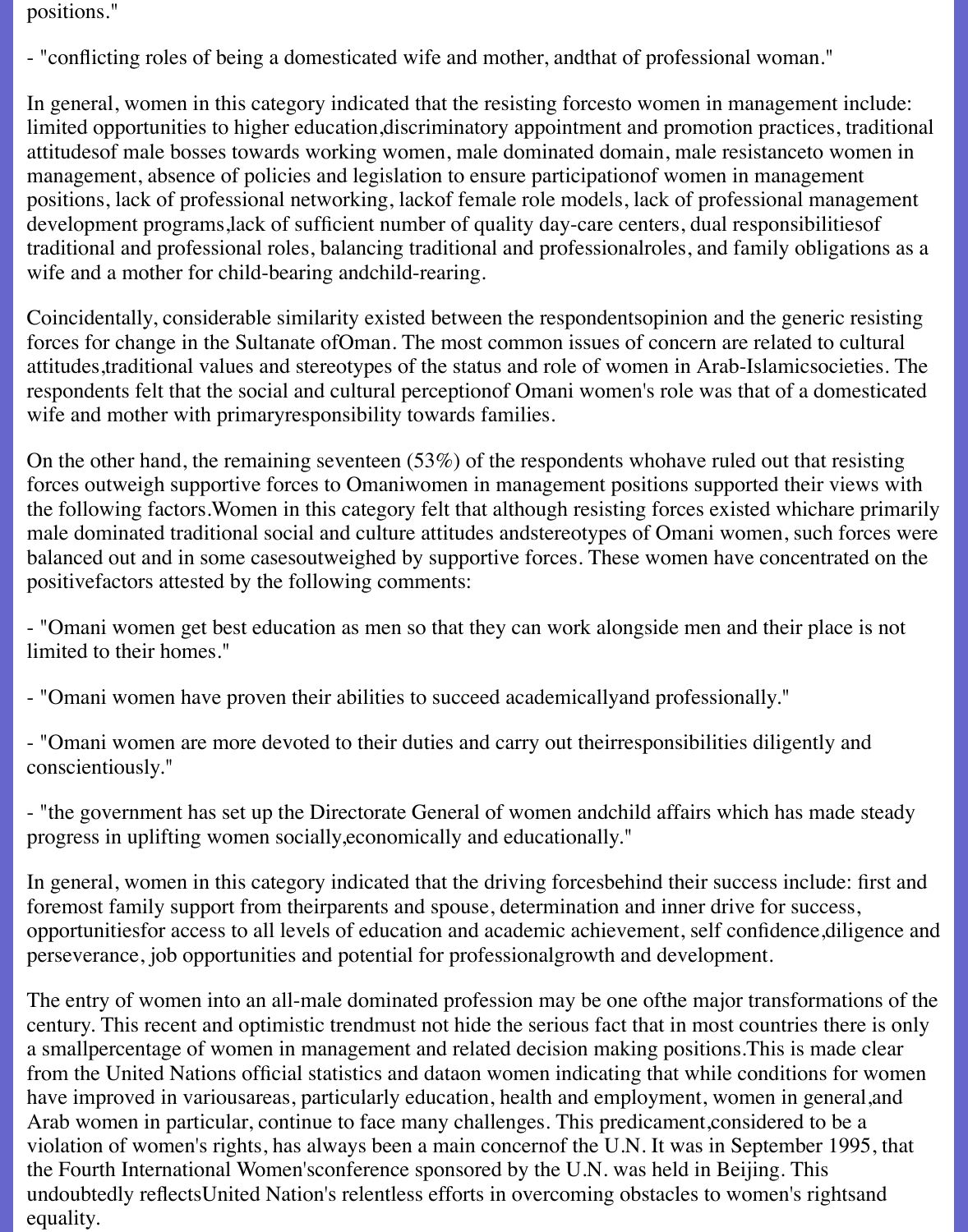#### **Women in Management**

The obstacles to women in management are still formidable and, some wouldargue, growing more intractable. Significantly outnumbered by male colleagues,they are members of a minority group who have risen to positions of influencewithin systems which are best described as patriarchal (USIS, 1996; Dines,1993; Vinnicombe, 1995; Adachi, 1989; Marshall, 1984).

Must society be constructed in such a way that intelligent, competentwomen are denied access to management careers, which are considered in manycountries to occupy the highest levels in the social and professional hierarchy?Must society be ordered in such a way as to generate extreme discriminationbetween men and women in certain employment sectors, and thereby to depriveitself of human resources sorely needed to solve its problems?

Women in management at the turn of the century is an issue that demandsserious attention and a new urgency. In the West, particularly Western Europeand North America, although women constitute almost forty five percent ofthe workforce, they occupy only 10% of the management positions (World Almanac,1997; USIS,1996). This figure is much lower in the senior management positions(World Almanac, 1997; Vinnicombe & Colwill, 1995). In the past, thedirectives for women in the workforce were centered on Civil Rights Act,Equal Opportunity and Affirmative Action (Dessler, 1994; Sherman & Bohlander,1992; Marshall, 1984). Whereas such mandates have put pressure on businessand government to employ more women in the workforce, especially in theservice industry, not much has been done to break the glass ceiling foraccess of women to management positions (USIS, 1996; Korabik & Rosin,1995; Vinnicombe, 1995; Hennig & Jardim, 1977).

Greenglass & Marshall (1997) in their special issue of Applied Psychologyon women in management provide valuable insight into why and how women continueto be repressed and silenced in male dominated organizations, despite theirpossession of requisite qualifications for management positions. This specialissue concludes that, globally, women continue to face major hurdles intheir career progression to potential ranks of senior management, arenasof power and major decision making.

The above mentioned trends and practices ought no longer prevail in thecurrent business world. Today clear business cases can be cited for increasingwomen's participation in management. As centralized leadership gives wayto flattened hierarchy and employee empowerment, managers will be expectedto have good communication and interpersonal skills, the ability to listenand relate to others, and be capable of working in self-managing teams (Cascio,1992; De Cenzo & Robins, 1996; Hunsaker & Hunsaker, 1991). All thesequalities tend to favor women managers.

Management experts on both sides of the Atlantic have realized that themanagement style of women fulfills the demands of new organizations betterthan their male counterparts. This is supported by an international surveyconducted by the Sydney-based consultancy firm DDI Asia Pacific, which specializesin executive testing and selection. The consultancy surveyed 1,332 employeesand managers working in companies based in Australia, the United States,Canada and New Zealand. Results from the survey indicated that women makebetter managers than men due to their feminine qualities and attributesthat are better suited for the modern decentralized organizational structureswith flattened hierarchies and empowered work teams (Oman Daily Observer,1997).

These documented observations are appropriately summarized by managementguru, Charles Handy:

For these jobs the organization wants quality people, well educated, well skilled and adaptable. They also want people who can juggle several tasks and assignments at one time, who are more interested in making things happen than in what title or office they hold, more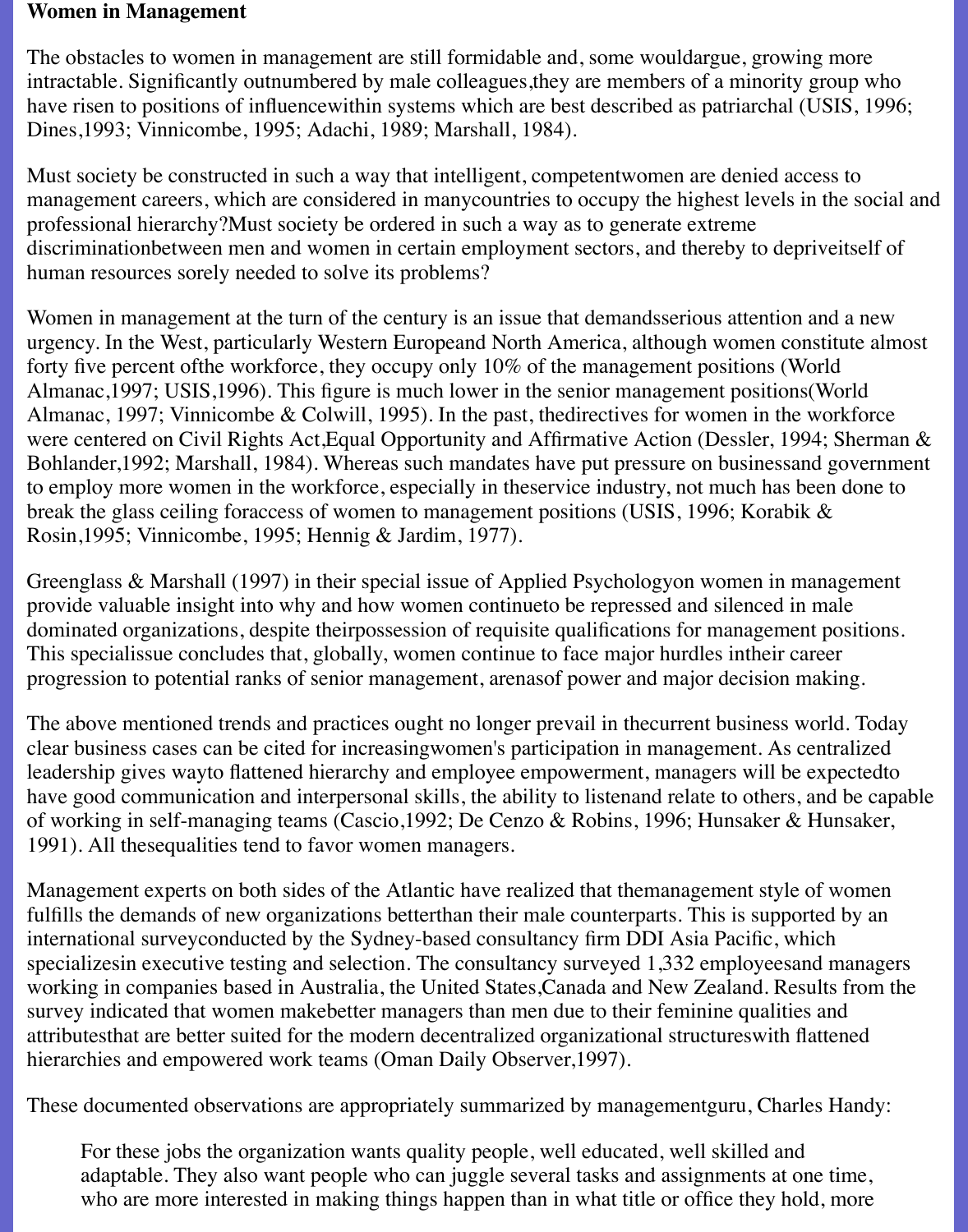concerned with power and influence than status. They want people who value instinct and intuition as well as analysis and rationality, who can be tough but also tender, focused but friendly, people who can cope with these necessary contradictions. They want, therefore, as many women as they can get. (1994, p.14)

### **PURPOSE OF THE STUDY**

This case study addresses the role of Omani women in management positionsin the Sultanate of Oman. This is highlighted by determining the factorsthat encourage women to pursue careers in management, the obstacles hinderingwomen's progress and the actions needed to be taken to help Omani womenachieve greater strides.

### **RATIONALE OF THE STUDY**

Concern about the role of Omani women in national development is an issuethat demands serious consideration. Omani women represent almost fifty percentof the Omani population, furthermore, an increasing number of educated womenare seeking employment in the labor market.

Soliciting feedback from Oman's most valuable human resources, in thislight, Omani female managers will supply the government and the private sector sound information for policy development and implementation regardingthe profile and status of Omani women in the workforce.

The findings of this study could have policy implications for variousinstitutions in the government such as: the General Directorate for Women'sand Children's Affairs at the Ministry of Social Affairs and Labor, OmaniWomen's Society, Ministry of Education and the Ministry of Civil Service.

#### **METHODOLOGY**

To generate the needed information for this study, the researcher employedthe following methods and procedures:

1. Carried a literature review pertinent to the study.

2. Designed a questionnaire.

3. Pilot studied the questionnaire on a sample of Omani female managersto determine whether the questionnaire elicits the needed information.

4. Distributed the questionnaire to a sample of Omani female managers.

5. Collected and analyzed the questionnaire responses to determine thedriving and resisting forces to Omani women in management positions.

6. Interpreted the results and proposed possible practices and patternsfor promoting Omani women in management in the Sultanate of Oman.

#### **INSTRUMENTATION**

For the purpose of this study, a questionnaire composed of a sectionwith questions on biographical, academic and professional data followedby a section with three open ended questions has been designed. A coverletter explaining the purpose of the study along with a section ensuringconfidentiality and anonymity was attached to each questionnaire. The respondentswere asked to complete the questionnaire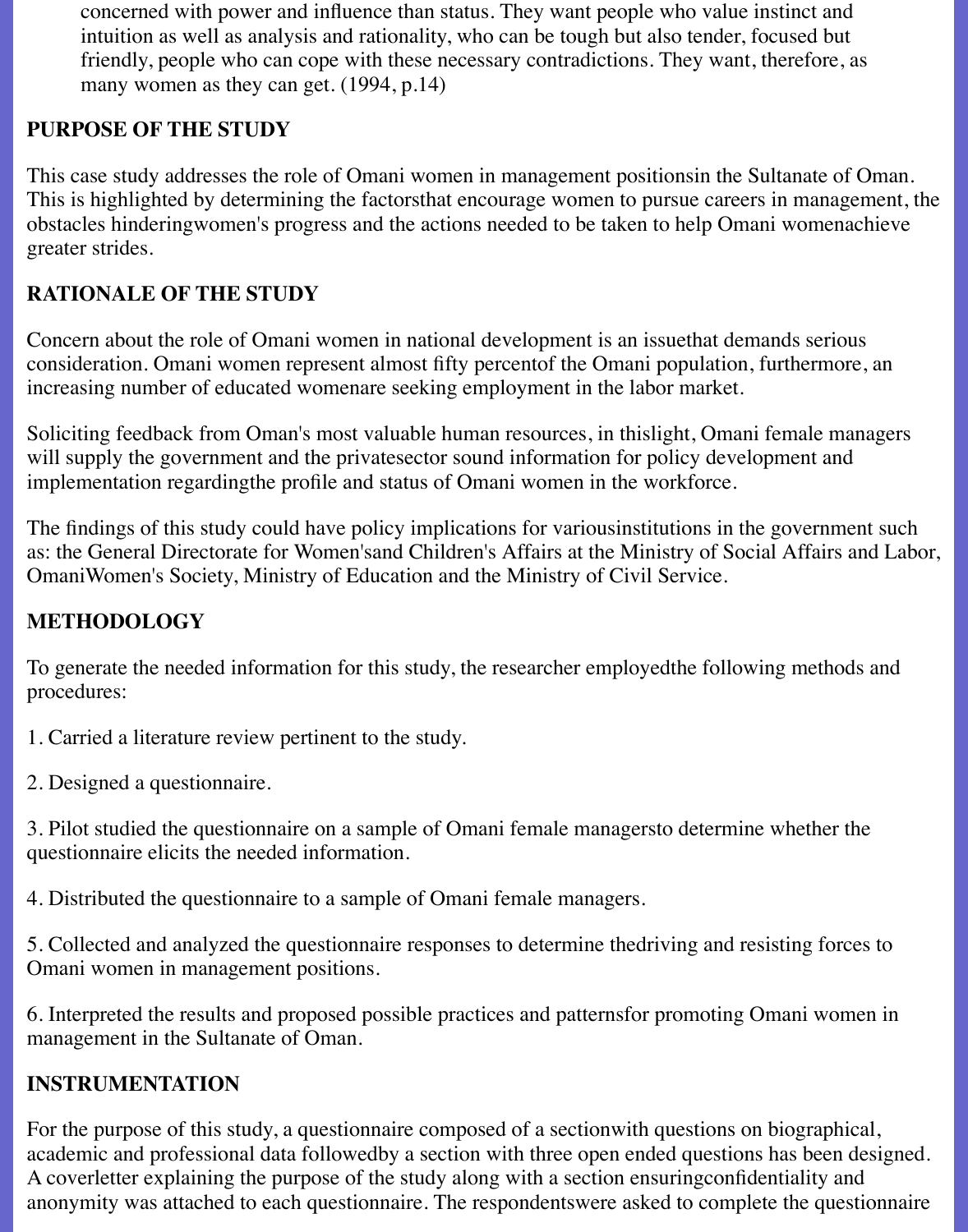and to respond to the three openended questions regarding the driving and resisting forces to Omani womenin management and to suggest on what can be done to promote women in managementin the Sultanate of Oman. (Questionnaire)

# **SUBJECTS**

Subjects of this study constituted a sample of Omani female managersworking in the public (government) and private sectors. These subjects representsenior level of Omani women in the work force and occupy positions of directors,director generals, advisors to ministers, head of departments, assistantdeans and deans.

## **DATA ANALYSIS PROCEDURES**

The researcher utilized descriptive and qualitative statistical methodsto describe, analyze and summarize the characteristics of the data collected.Descriptive analysis was used to show the composition of the populationin terms of age, marital status, number of children, academic qualification,place of postsecondary education, and total years of work experience. Qualitativeanalysis was used to summarize and present respondents' feedback on theopen ended questions regarding resisting and supporting factors to Omaniwomen in management in the Sultanate of Oman. Finally results from the dataanalysis and literature review was used to make recommendations on improvingthe status of women in management in the Sultanate of Oman.

#### **A Perspective on Oman's Socio-economic and Educational Development**

Hamoud (1993) writes, "the role of women in management cannot betreated in isolation from the general status of women in society, and fromthe general aims of economic, social and educational development " (p. 31). Education is the key to women's equality. This is particularly significantgiven that one out of three women is uneducated (UN, 1996). Therefore, priorto considering the role of Omani women in management, let us consider thefundamental question of opportunities for Omani women in the formal education.Access to education is one of the primary indicators of women's status ina given society, and therefore, is the root of women's emancipation. Inthis regard, the Sultanate of Oman is no exception.

Until 1970, Oman was a country that lagged behind socially and economically.The country lacked all sorts of public amenities and infrastructure suchas modern schools, hospitals, tarmac roads, electricity and water. Twenty-eightyears later, Oman has developed into a modern nation with both the infrastructureand the social organizations required to meet the needs of its people. Theavailability of oil revenues have made such a significant and rapid transformationpossible. The vision and leadership for such a change was directed by oneperson - His Majesty Sultan Qaboos bin Said Al-Said, ruler of the Sultanateof Oman since his accession in 1970. His Majesty has overseen the transformationof the Sultanate of Oman from a single economy, based upon rudimentary agricultureand fishing, to a modern and dynamic nation with a diversified economy.

A noteworthy catalyst for the above successful transformation is thedevelopment of education from primary to tertiary levels. Prior to 1970,education in Oman was confined to 3 primary schools with 900 boys, therewas no provision for the education of girls. Following the accession ofHis Majesty Sultan Qaboos in 1970, education has been made available toall Omani nationals (boys and girls on an equal ratio) under a program ofcontinuous and rapid expansion, the most recent stage of which was the openingof the co-educational Sultan Qaboos University in 1986. The availabilityof education (from primary to tertiary) for women has undoubtedly playeda crucial role towards the emancipation of Omani women. This achievementhas attracted the praise of a number of international magazines on women'sissues, one of which is the Indonesian Women's magazine (Observer, 1996).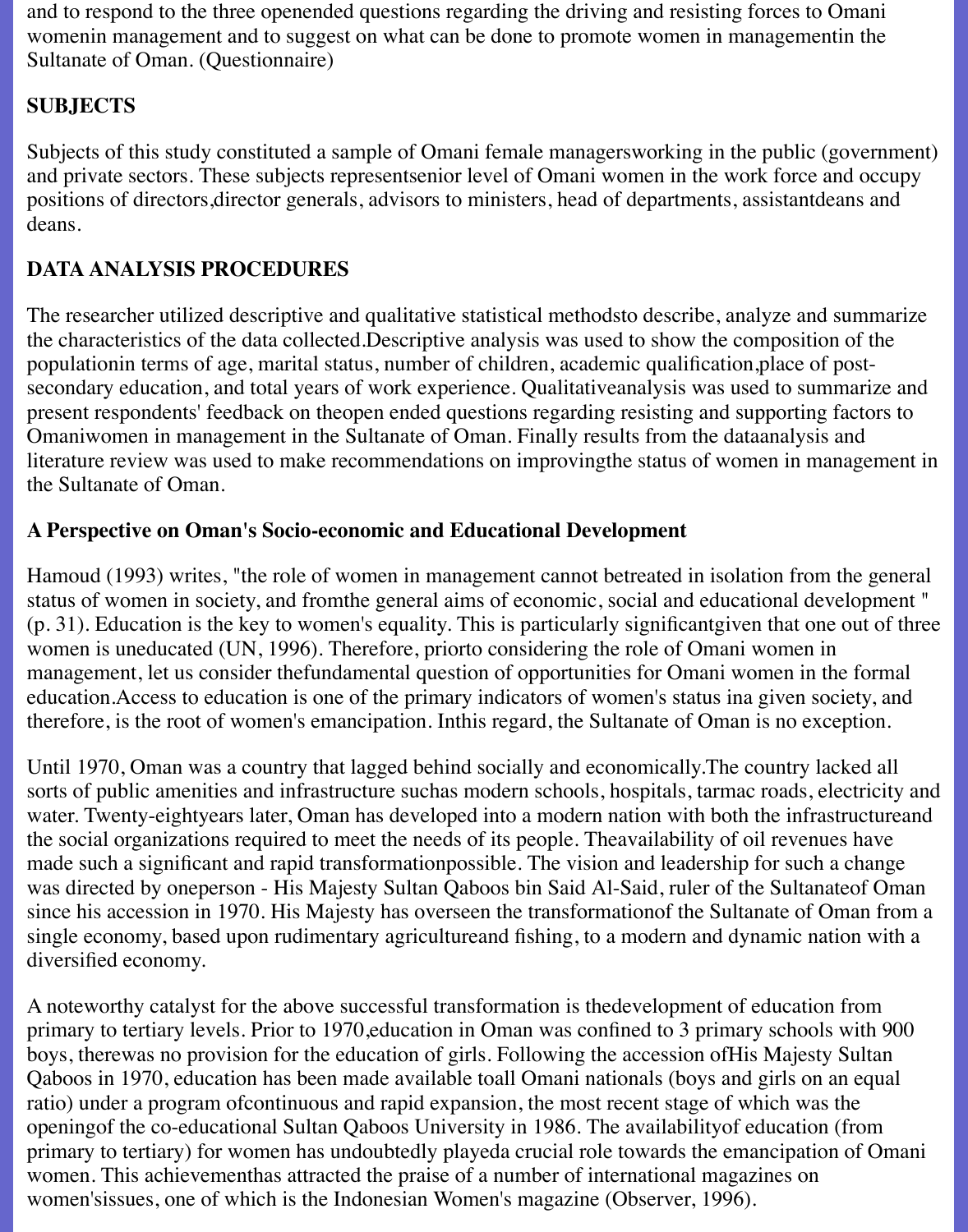showed the Omanipopulation at  $1,480,531$ . The statistics revealed that there were  $755,071$ ma and 725,460 female Omanies, giving almost a 50:50 ratio ofmen to women (Omani Census, age distribution of the Omani populationis consistent with that of developing nations with al the totalOmani population under the age of 15. The Profile of Labor force statisticsduring this comprised of 274,411 Omani nationals of which only 24,007(9%) are Omani women (Table

It can be observed from Table 1 that the Omani labor force structure is heavily male oriented. however, should not mislead the reader intointerpreting the gender inequity in the labor force of lackof education and or job opportunities for women. Analysis of the Omani laborcompos attributes this gender discrepancy to several economic and socialfactors. Some of the fundan include traditional culture andattitudes coupled with values and stereotypes of the Omani wo wifeand mother as their primary role in the Omani society. Other factors relateto the type and occupations which the labor market provides, theunsuitability of some of these occupations l social customs andtraditions, or the short supply of some jobs which women normally prefer situation is expected to change with projections of the increased roleof women in the labor m by the steady increase in the educationof girls and the expectation that thousands of girls will variousstages of education in the coming years (Oman Statistical Year Book, 1996).

The profile of Omani women labor composition and employment structureis shown in Tables This profile was prepared and presented by theGeneral Directorate for Women's and Children Ministry of SocialAffairs and Labor at the Fourth World Conference on Women in Beijing, China. statistics indicated that there were 17,946 women working in the governmentsector; 2,942 in sector and  $3,119$  who owned their own business. The profile of the government female employees indicates a heavy orientationtowards the service sector with the majority  $(59%)$  concentrated Ministry of Education followed by  $(22\%)$  in the Ministry of Health and remaining  $(19\%)$ distri among other government sectors (Table 2).

With regards to senior executive and decision making positions in thegovernment sector, the Oman under the wise leadership and directives of His Majesty Sultan Qaboos bin Said, has set precedence in the Arab Gulfregion by appointing Omani women in senior government positions. This undertakingwas epitomized by the recent appointment of four women in the 40 seat StateCouncil Council, 1997) (Table 3).

Table 3 shows the distribution of [Omani w](file:///Users/nrahman/Google%20Drive/Dropbox/AWL/AWL%20Aug3/spring99/Al-Lamki/alltb2.html)omen in the government sector'stop management making positions. This includes 3 Deputy Ministers, 4 members in the State Council (Majlis) members in the ConsultativeCouncil (Majlis Alshu'ra), 4 in Senior Advisory positions, 13 in and 261 in Grade One (equivalent to Director & Director General).

Tables 2 and 3 c[onclude](file:///Users/nrahman/Google%20Drive/Dropbox/AWL/AWL%20Aug3/spring99/Al-Lamki/alltb3.html)s that Omani women are represented in all employment sectors, be it private or their own business. Furthermore, unlikeits neighboring Arab Gulf countries, the Sultanate of the Su Oman has catapultedwomen to unprecedented heights by appointing them to senior political Oman's Council and ministries. This reflects His Majesty's trust andconfidence in women's a manage and execute senior government positions. Consequently, the representation of Omani (13%) in the ranks of seniorgovernment positions surpasses Western standards.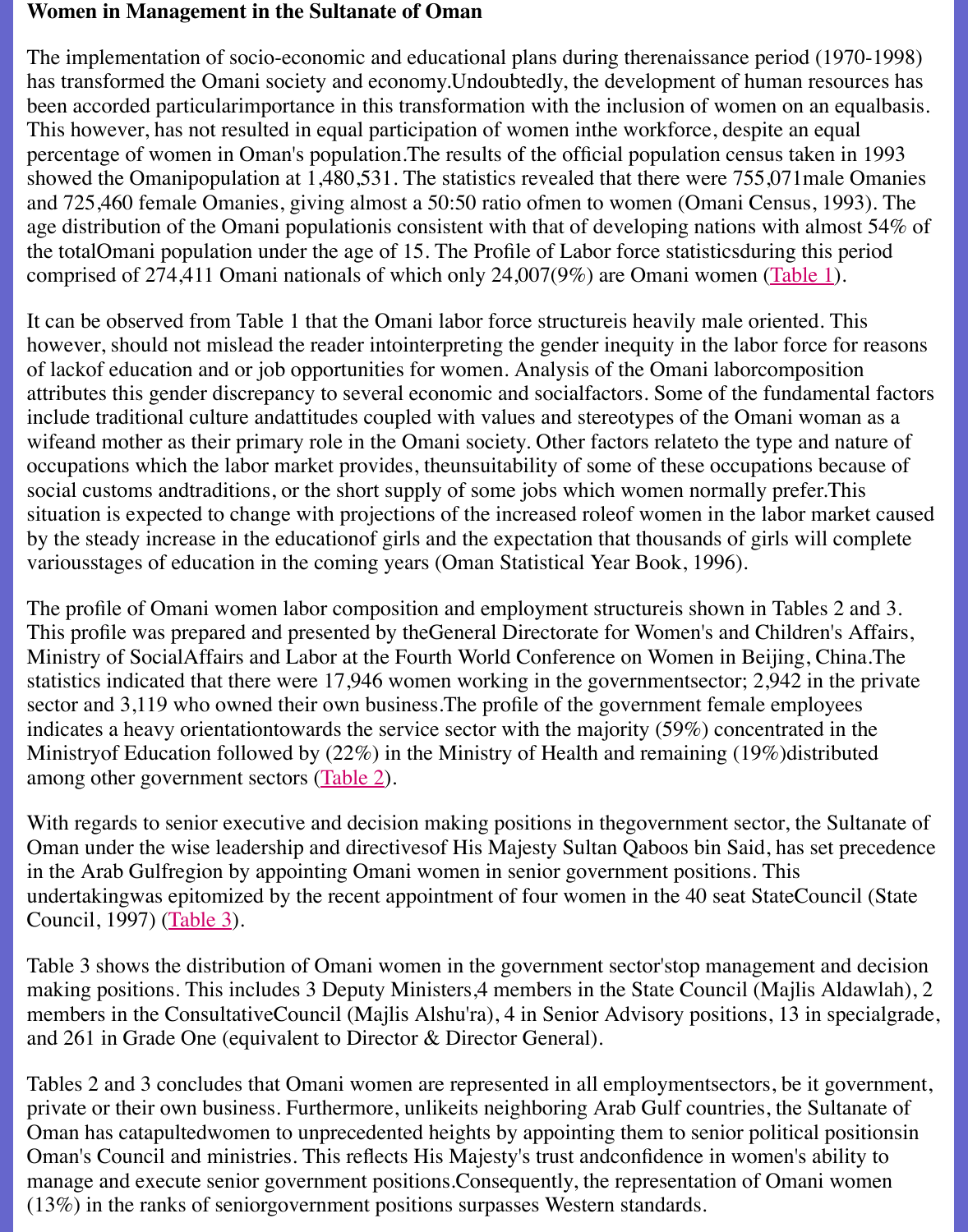#### **A Generic Framework for the Driving and Resisting Forces for Change**

To begin with, it would be helpful to address a list of generic forcesas terms of reference in discussing the role of Omani women in managementpositions in the Sultanate of Oman. Such forces have been referred to quitefrequently by a number of writers on women's issues, for example (Dines,1993; Hammoud, 1994; Vinnicombe & Colwill, 1995).

### **The Driving Forces for Change in the Sultanate of Oman**

There are ten major driving forces acting for change in the Sultanateof Oman: religion (Islam), national leadership, education, nationalization(Omanization), economy, General Directorate for Women's and Children's Affairs(Omani Women's Associations), women's leadership, favorable labor laws,family support and child care services, and changing women's attitudes.Each of these driving forces will be discussed and analyzed for its impact.Subsequently, strategies will be recommended to sustain and possibly strengthenthe impact.

#### **Islam**

Islam accords equal rights to men and women alike. In fact, Islam isthe key to women's emancipation and liberation. Islam does not forbid womenfrom seeking an education or from pursuing work. On the contrary, Islamencourages women to be educated, work, own property and engage in business. It has elevated the value and worth of a woman to an unprecedented statusin society. A role model to Muslim women is (Sitina) Khadija, the wife ofProphet Mohammed (PBUH), who successfully fulfilled the roles of a businesswoman, a wife and a mother.

The Muslim nations have elected three women Prime Ministers, namely BenazirBhutto of Pakistan, Khaleda Zia (presently Shaikha Hasina) of Bangladeshand Tansu Cillar of Turkey. These individuals were elected by male and femalevoters on their abilities as capable human beings, not as women. These electionshave demonstrated the true essence of Islam towards the role of women. Ithas refuted the distorted myth construed by social taboo that a woman'splace is in the house, and that it is socially unacceptable and dishonorablefor a Muslim woman to work. In her address to the Fourth World Conferenceon Women, Prime Minister Benazir Bhutto pleaded that "Muslim womenhave a special responsibility to help distinguish between Islamic teachingsand social taboos spun by the traditions of a patriarchal society"(p.1).

Prophet Mohammed (PBUH) encouraged Muslims, men and women alike, to seekand pursue knowledge. The Holy Koranic verses and Hadiths can be cited todemonstrate this fundamental right to knowledge. "Say: My Lord, increasemy knowledge" (Holy Koran xx: 1,14). "God will exalt to high ranksthose who believe among you, and those who have knowledge" (Holy Koranlv11: 11). "Seek knowledge from the cradle to the grave" (Hadith)."The search for knowledge is a duty of every Muslim, male and female" (Hadith).

## **National Leadership**

Since the dawn of the national renaissance in 1970, His Majesty SultanQaboos has repeatedly stated that Oman's crucial resource is its nationalhuman resources. This appeal does not preclude Omani women as proclaimedby His Majesty in His speech: "The education of girls is never absentfrom our mind, since women form half of our society." In recognitionof this fact, a full fledged commitment by the government of Oman has beenundertaken to educate, train and develop its national work force as a measuretowards nation building and economic development.

His majesty's drive towards development of national human resources isnot restricted to men, but applies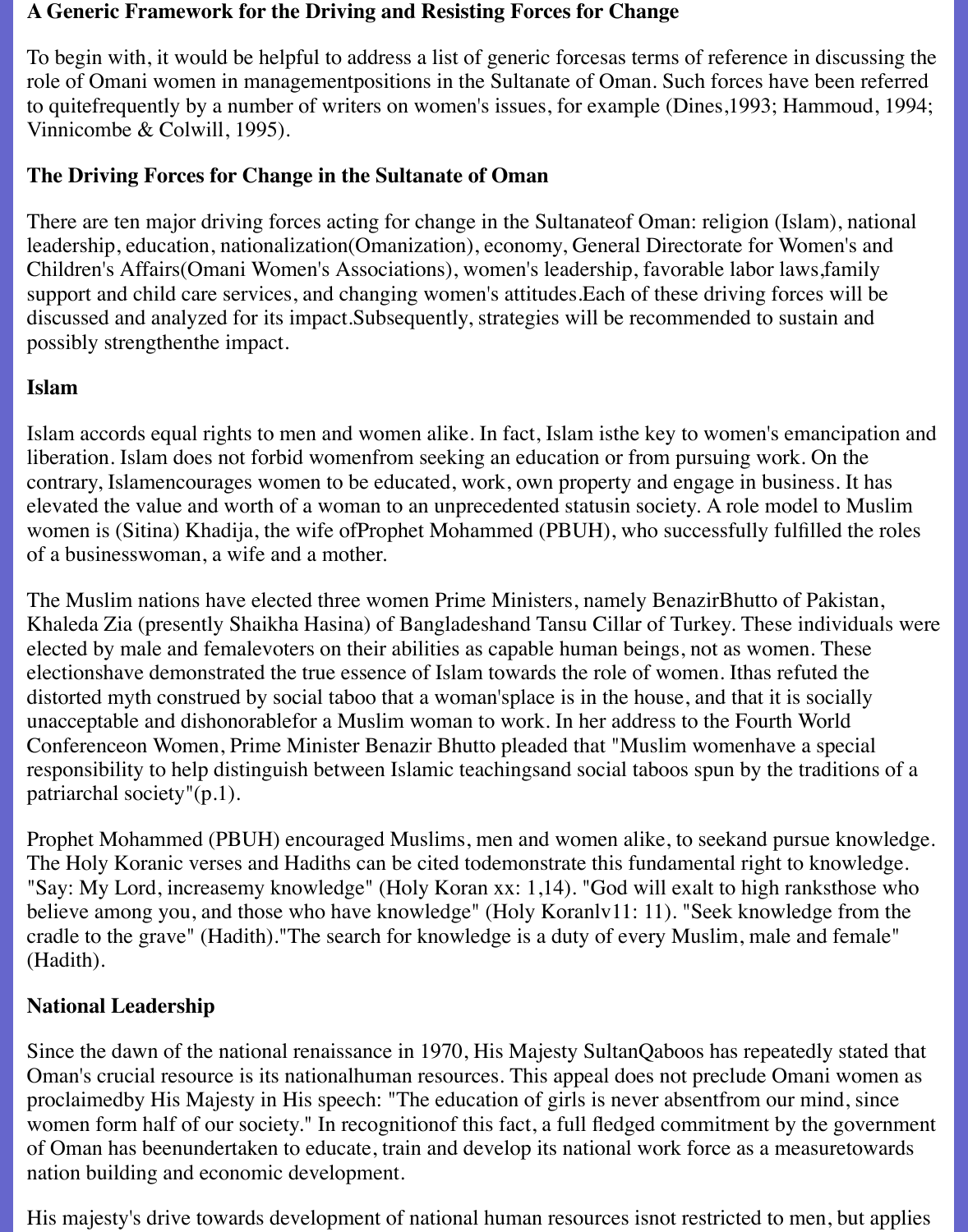equally to women. This is attested byequal educational and job opportunities. Omani women occupy different professionssuch as, medical doctors, lawyers, engineers, business leaders, and teachers.Omani women are found in the army and police, private and public sectors,and most importantly, in senior government positions.

To support the role of women, the Omani government has set a number ofprograms such as a network of modern health services and social servicesthroughout the country aimed at improving the advancement of women. Undoubtedly,Omani women have been liberated and accorded their respect as equal partnersin Omani society under the leadership of His Majesty, Sultan Qaboos.

### **Nationalization (Omanization)**

The government of Oman is committed to nationalization (Omanization),a program that has been initiated by His Majesty to prepare Omani nationalsto take an active role in the workforce and to replace expatriates whereverpossible. With a labor force of 690,000 comprising 55% expatriates and 45%Omani nationals, the Sultanate is highly dependent on expatriates. Thispredicament has always been a concern of the government, and rigorous trainingand development programs have been enacted to promote nationalization inthe country.

The importance of developing the country's national human resources hasbeen one of the main aims and policies throughout the Sultanate's five yeardevelopment plans (Birks & Sinclair, 1980; Development Council, 1995).This aim is supported by several constructive policies and measures clearlydocumented in the development plan. For instance, the Fourth Five Year Developmentplan (1991-1995) has committed an initial allocation of Omani Rials 40 millionfor the implementation of the Omanization policies, in addition to appropriatingthe sum of Omani Rials 10 million to the Ministry of Civil Service towardsOmanization programs in the civil service domain (Development Council, 1993).

To this effect, legislation concerning employment contained in the OmaniLabor Law states that preference should be given to Omani nationals. Thismandate is enforced by the Government's Ministry of Social Affairs and Laborby specifying the ratio of Omanization to be achieved by the end of 1996in the private sector taking into account the number of Omani graduatesgraduating annually from the various educational institutes (Table 4).

## **Education**

Education in Oman is a fundamental right for each and every Omani citizen.The importance of educating and developing the country's national humanresources has been one of the main aims and policies of His Majesty's government.In accordance with His Majesty's directives, a network of modern primaryand secondary education establishments for girls and boys has been extendedacross the whole country, catering to even remote villages. Educationalprogress has been phenomenal. By the 1994-95 academic year, there were atotal of 947 schools at the three levels of general education (primary,preparatory, and secondary) with 474, 288 students, half of which are girls.At the post-secondary level there are equal facilities for both males andfemales to pursue higher education and vocational training. This is providedboth domestically and internationally. Higher education facilities in Omaninclude one coeducational university, Sultan Qaboos University of whichmore than 50% of the student body are female, twelve intermediate teacherstraining colleges, two specialized institutes of health and banking, sixtechnical colleges and six vocational institutes (Sultanate of Oman StatisticalYear Book, 1995). Higher education in Oman caters equally to men and womenwithout discrimination. This educational development is indeed staggeringand deserves a noteworthy recognition, given that prior to 1970 there wereonly three elementary schools for boys and no facilities for girls.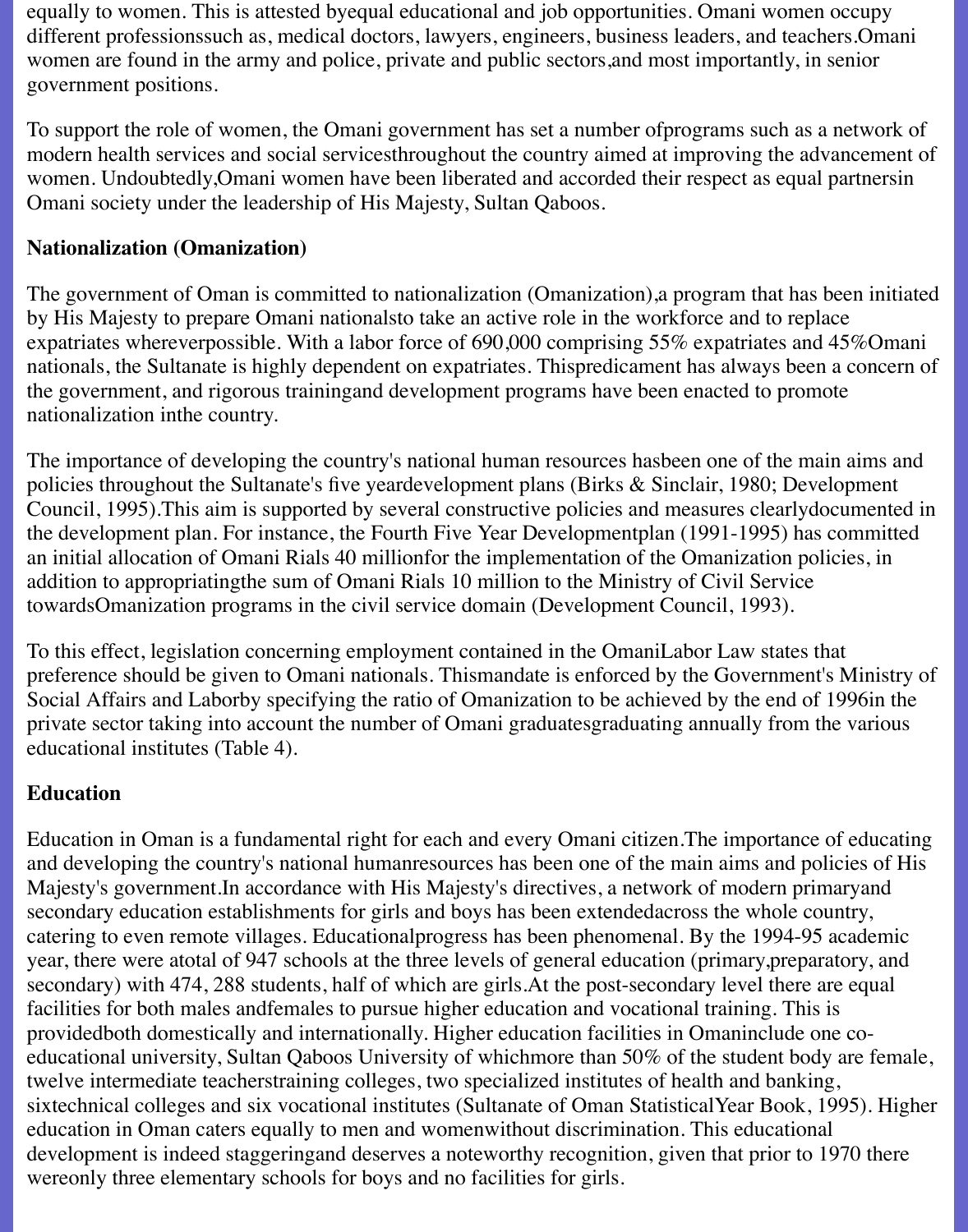#### **General Directorate for Women's and Children's Affairs**

The development, advancement and participation of Omani women as equalpartners in the country's socio-economic development has been supportedby many factors, one of which is the General Directorate for Women's andChildren's Affairs, formally established in 1985. Undoubtedly, a significantmove has been made by the government to enhance the status and role of womenin Oman's society. The Directorate, under the auspices of the Ministry ofSocial Affairs & Labor, has setup a network of Women's Development Centersthroughout the country, catering to rural and remote villages as well.

The general aims and mission of the Directorate is to set up programsfor the care of mothers and children, the eradication of illiteracy, education,the development of traditional and modern handicraft skills, the promotionof healthy and hygienic environment, the teaching of survival skills, andthe cultivation of women's minds and roles as citizens of a modern developingsociety.

Of significant importance and a positive precedent prior to the inceptionof the Directorate, is the voluntary social work of the Omani Women's Association,the first of its kind in the country founded in 1971. Managed as a not forprofit organization, the Omani Women's Association acts in collaborationwith the efforts and support of the government to carry out a great numberof activities aimed at improving and enhancing the role of Omani women insociety. Some of these activities include literacy classes, various handicraft skills, family care programs (day care centers, care for handicappedchildren, summer activities for girls, health awareness), social functions,organizing exhibitions to display the various work prepared by members ofthe association, intellectual and educational development through nationaland international women's conferences and meetings, and setting up workshopsto promote social and professional development. It is envisaged that theWomen's Association could be instrumental in providing a network for Omaniwomen in management, and to offer the much needed support for their developmentin the workplace.

#### **Women's Leadership**

Pursuant to the directives of His Majesty Sultan Qaboos Bin Said, nine Omani women have been appointed to senior government decision making positions.This includes: four women in the forty seat State Council (Majlis Aldawlah),two women in the eighty seat Consultative Council (Majlis Al'Shura) andthree women for the positions of Deputy Minister. In addition, Omani womenoccupy positions of Senior Advisors, Director Generals, and Directors inthe various government organizations. It is noteworthy to mention that Omaniwomen are represented in the Faculty Profile (Academic Staff) of SultanQaboos University as well as representation of Medical Staff (Medical Doctors)in hospitals all over the country.

The Consultative Council was set up in November 1991 under the directiveof His Majesty Sultan Qaboos bin Said. It holds the position of a parliamentand is based on Islamic religious law and procedures. Since its inception,it has assumed a practical role in assisting the government in all importantmatters relating to social and economic issues. Although under-represented,with only two women among the eighty elected members, this is considereda major development for women and a great opportunity for Omani women tobe a part of the decision making body representing the people of Oman.

In December 1997, His Majesty Sultan Qaboos Bin Said inaugurated theCouncil of Oman comprising the newly formed State Council along with thepre-established Consultative Council. The forty seat State Council withfour women representatives is yet another progressive step in the consultative(Shura) process, that works in conjunction with the Majlis Alshura for achievingthe nation's social and economic goals (Majlis Aldawlah, 1997).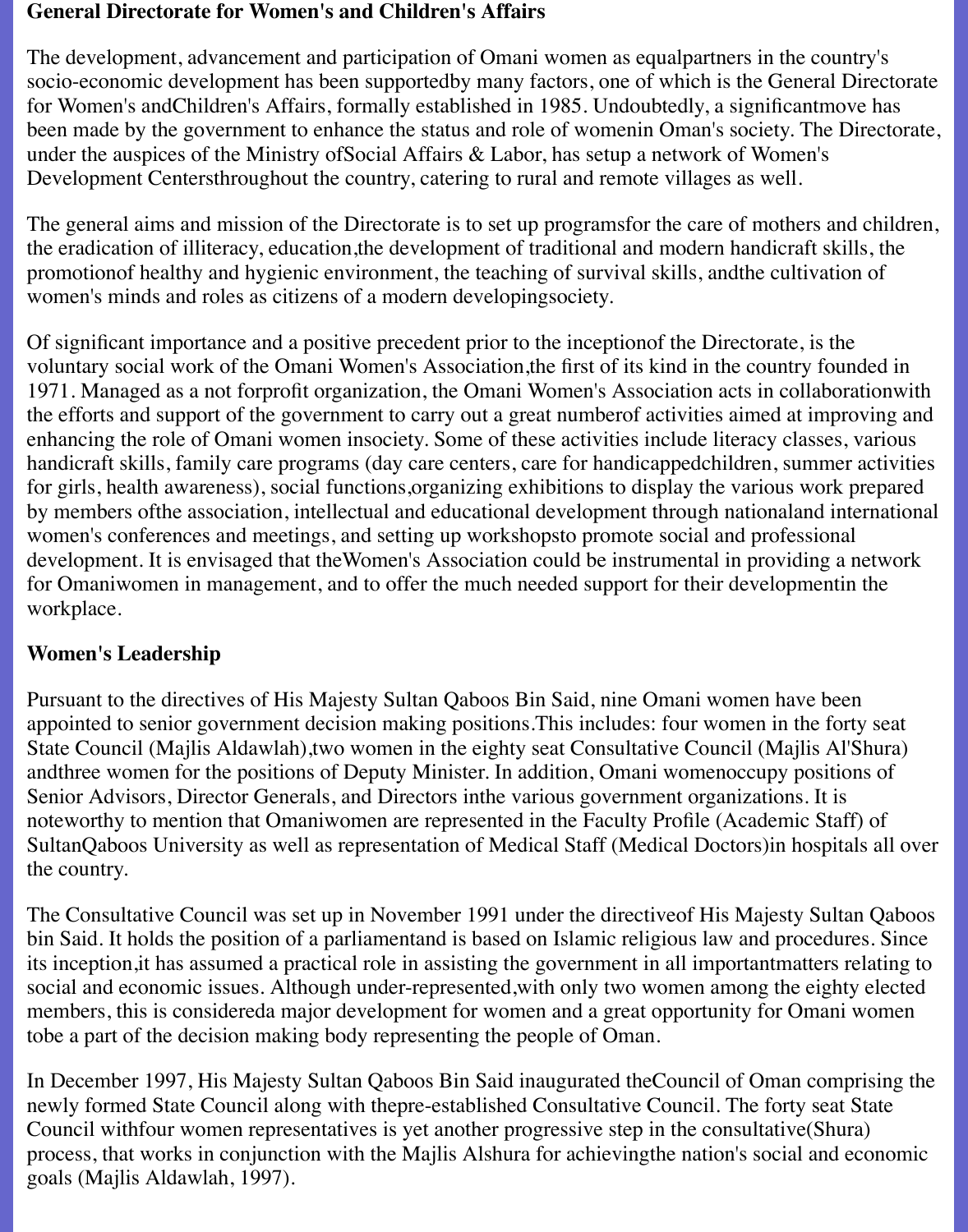#### **National Economy**

Since the accession of Sultan Qaboos to power in 1970, His Majesty haspursued a vigorous policy for economic and social development which hasbeen facilitated by revenues generated from oil export (Sultanate of Oman,1975). Oman's economy has been transformed from one that was based mainlyon subsistence agriculture and fisheries to one that is oil based with allthe modern facilities and infrastructure. Subsequently, the Omani societyemerged from one that was lagging behind socially, culturally and economically;to one that is educated, enlightened ,and endowed with modern social facilities.The availability of oil revenues has made it possible for Oman to developits economy, educate its people and offer a relatively comfortable standardof living. This however, has not rendered a total reliance and dependenceon oil revenues, rather the government of Oman has been pursuing economicdiversification and privatization programs as a measure of maintaining aviable and sustainable economy for its people.

#### **Favorable Labor Laws**

Omani women are accorded favorable labor laws which serve to protecttheir rights and ensure equality in the workplace. Employment in Oman doesnot discriminate on gender and exercises a sound policy of equal employmentopportunity and equal pay act. An entire section in the Oman Labor Law isdedicated to the employment of women. For example, Articles 80 to 82 inthe Oman Labor Law clearly safe guard the rights and working conditionsof Omani women (Oman Labor Law). These articles spell out special advantagesand support granted to working women in areas such as maternity and widowhoodleave entitlements (each is six weeks leave), and a special provision thatallows working women to request leave of absence (up to four years) withoutpay to accompany a spouse who is posted abroad. Working mothers who returnto work while continuing to breast feed are allowed to leave work an hourearly each day for six months to feed their babies.

The working hours in the government (public) sector are conducive toworking women. Government employees work from 7:30 a.m. - 2:30 p.m. Saturdaythrough Wednesday, and Thursday and Friday are days off from work. Suchworking hours allow parents, particularly working mothers, to spend timewith their children.

#### **Family Support and Child-care Services**

Omani women enjoy a wide range of child-care support services. Theserange from family support to professional services such as affordable housemaid/nannyand child-care centers (nurseries). The Omani society is based on strongfamily ties. The centrality of the family accompanied by close relationshipsmakes it possible for parents or parents-in-law of working women to helpwith child care.

Working women can also avail themselves with a host of day-care centersand nurseries. These facilities are available through out the country witha higher concentration in the capital area to cater to the larger populationof working women.

#### **Changing Women's Attitudes**

The aforementioned factors have contributed immensely in influencingwomen's attitudes towards their role in a modern developing Arab society. In an interview with ten top women managers in Bahrain and Dubai about theirwork and its challenges, Wilkinson (1996) affirms that "women who havesucceeded in business anywhere are controversial figures, and the Arab Gulfis no exception to this rule (p. 22). These women who have successfullymade it to top management positions either as entrepreneurs and owners oftheir business or managers of major companies have stated that the drivingforce behind their success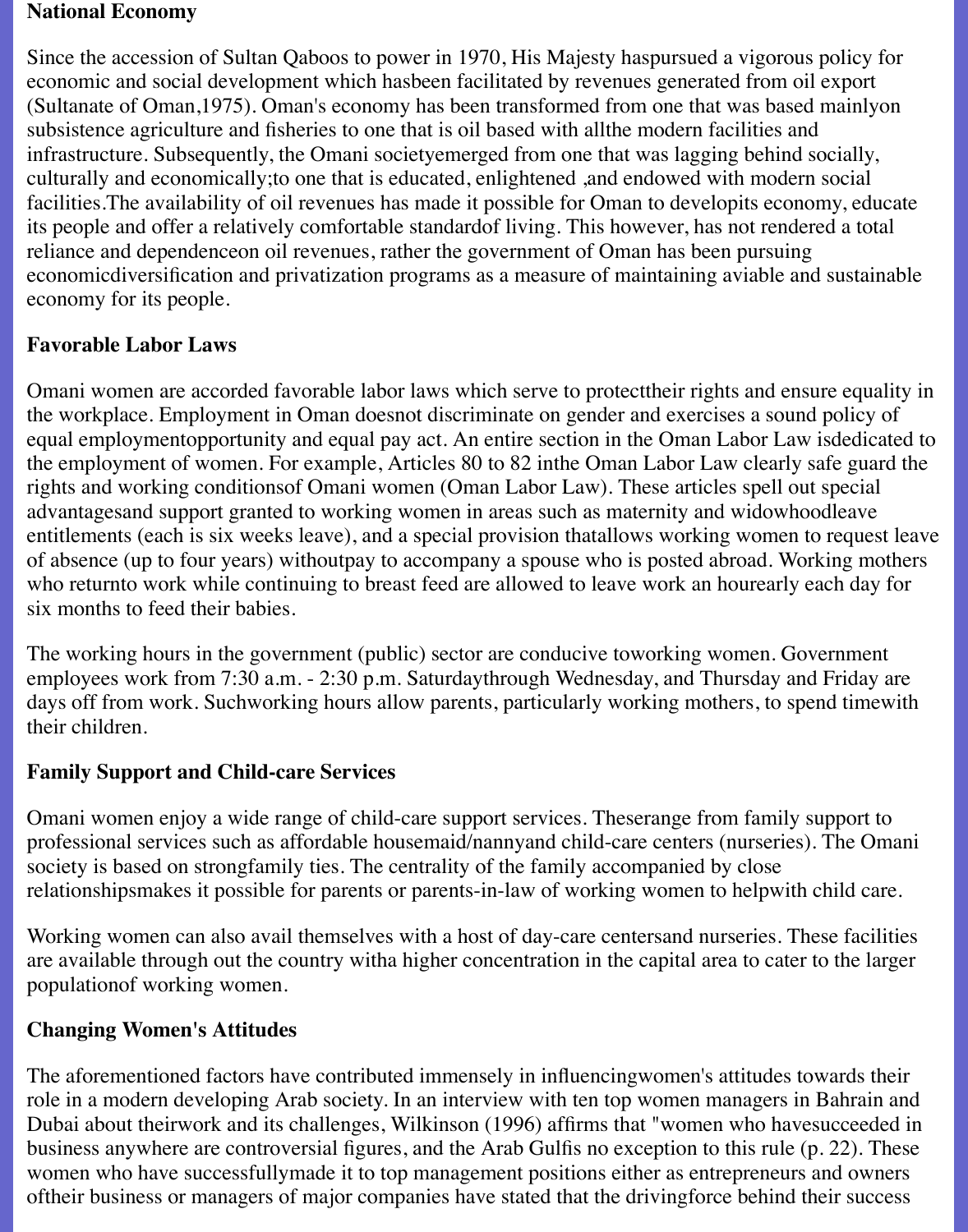includes: family support, educational opportunity,academic success, job opportunity, determination, inner drive for success,qualities and attributes conducive to successful management, ability tohandle multiple tasks, and self- confidence. The challenges faced by thesewomen were overt discrimination at work, cultural taboos, negative attitudetoward working women, and lack of confidence and trust in women managers.

In Oman, the availability and accessibility to all levels of educationalong with equal opportunities in the job market has not only emancipatedthe Omani woman but equally accorded her individual rights and respect asan equal partner in the Omani society. This is substantiated by informalinterviews with some of the professional Omani women working in governmentand private sectors. These women who have successfully progressed to managementpositions attribute their achievements to accessibility to equal educationaland job opportunities coupled with their perseverance in committing themselvesto their jobs and career progression. In this regard, one of the respondentssaid, "Making it to the top is not easy. It takes a lot of hard work,patience, commitment, sacrifice and trade-off; however, the opportunityis there for those women who aspire to become managers and are willing andable to maintain multiple roles."

#### **The Resisting Forces for Change in the Sultanate of Oman**

This case study does not imply a presence of a "utopia" forwomen in the Omani society. Arab nations in particular, provide differentforms of deterrents which prevent women's progress and development. Someof these deterrents include a generic stereotype of Arab women reflectedby Muslim societies, particularly men, with regard to a woman's role asmother. Negative male attitudes also prevail professional working women.There is an unspoken "silent" policy of discrimination againstwomen at work, the presence of a "Glass Ceiling" preventing women'saccessibility to top management positions, absence of a professional women'snetwork, lack of professional management training programs for women, andlack of affirmative action for promoting and ensuring women's presentationin the labor force as well as in management positions.

#### **Traditional Attitudes and Stereotypes**

Although gradually changing among the more educated modern Arab/Islamicsocieties, conservative Arab societies hold traditional socio-cultural stereotypesand attitudes about the role of women. These conservative and traditionalattitudes highlighted in the literature of women in the Muslim world byMagharabi, Al-Dabbagh & Hayajneh, (1994); Bech (1994); and Al-Hatimy(1983) portray women's primary role as a wife and mother. Women are notnecessarily looked upon as having the abilities and potential for developingprofessional careers. They are portrayed as being inferior to men, naturallyemotional and unsuitable for leadership positions (Hammoud,1993). Such conservativeattitudes negate the concept of professional working women in traditionalArab societies, the idea of women working is degrading and a disgrace tosome Arab men who consider that it is their responsibility to provide fortheir wives and family. Therefore, traditional Arab/Islamic societies maintainthat first and foremost, women should prepare themselves for a domesticcareer of being a wife and mother. Work should only be considered as a lastoption under extraneous conditions and circumstances.

The above attitude tends to have a spillover effect at work, wherebymale employers regard women as being less capable then men and unfit forresponsible positions, claiming that their family obligations take priority;and hence, subjects them to lower productivity and absenteeism (Beck, 1994;Hammoud, 1993). This negative attitude and traditional stereotype towardswomen in Arab/Islamic societies has been, and still is, a major resistingforce to progress for professional working women, particularly for thosein management.

#### **Portrayed Self-image of Women**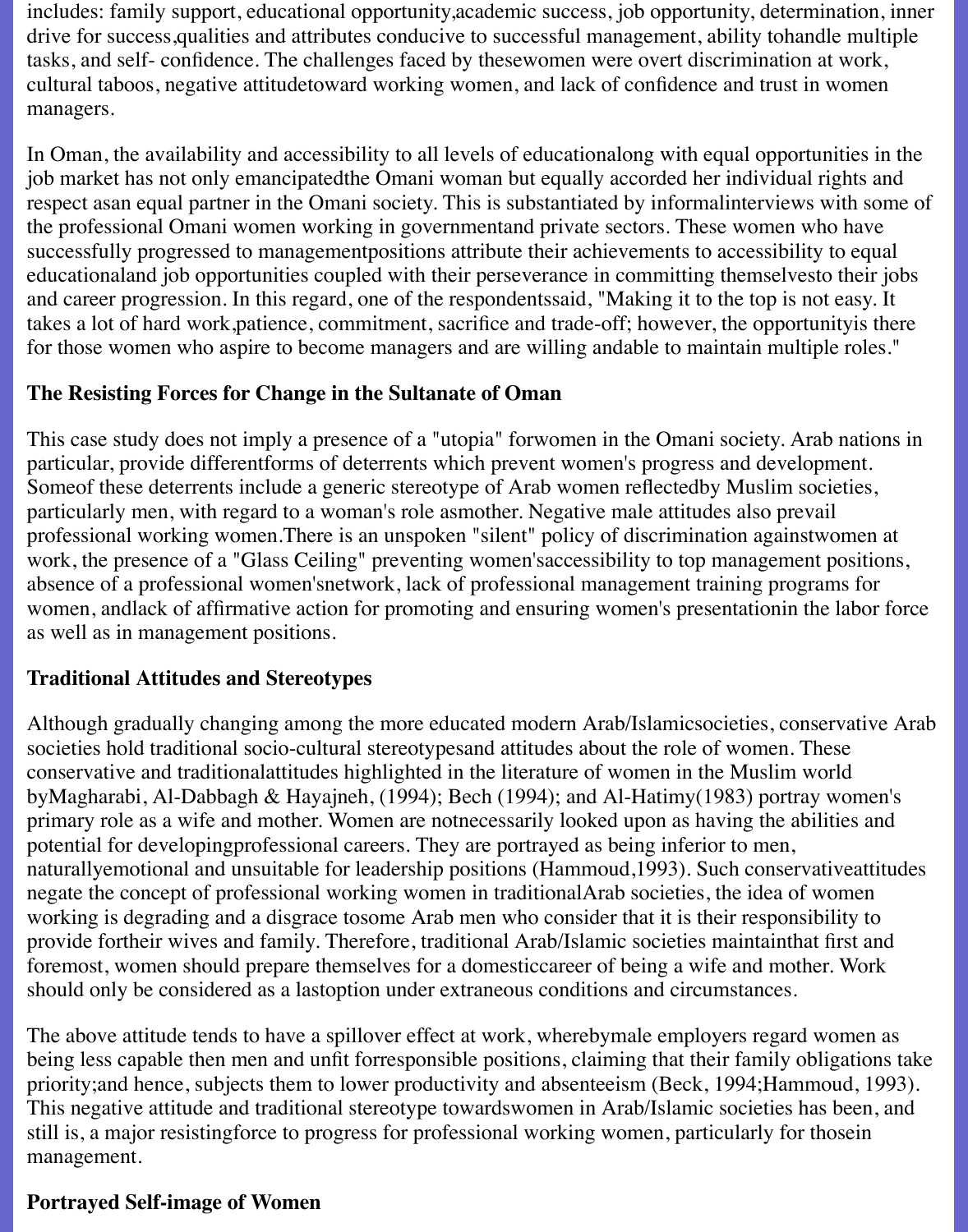The inferior self-image of women becomes difficult to overcome consideringthat it is ingrained and conditioned in their upbringing and social development(Hunsaker & Hunsaker, 1991; Hennig & Jardim, 1977). In traditionalArab-Islamic patriarchal societies, the feminine gender is subordinate,while the masculine is superior and dominant (Magharabi et.al., 1994; Bech,1994; Hammoud, 1993; Allaghi & Almana, 1984; Gerner, 1984; Al-Hatimy1983). Generally, men are held responsible for providing the necessitiesof life, thus to work outside the home. On the other hand, women are expectedto serve their husbands and children at home, especially since women arenot required by the Islamic law (Shari'a) to financially support the family.In this subordinate position, women become victims of their own gender (Mernissi,1985, Rassam, 1984). Hammoud's (1993) dynamic study on the role of womenin higher education management in the Arab region confers that the mostfatal obstacle which prevents women from realizing their utmost professionalachievement is the self-image of a woman portrayed as inferior to men, incapableof being socially and financially independent, and hence depends on theman to care for and protect them.

Studies in the Gulf countries by Allaghi & Almana (1984) and Osseiran(1989) reflect women's inferior self-image. Results indicate 50% of thefemale students surveyed believe that the husband should have the "finalword", that women should obey their husbands, and that a husband'seducation should be higher than that of his wife. With regard to work, itwas felt that women should only work in the traditional professions suchas teaching and nursing. There was a strong preference towards jobs thatdo not require women to mix with men. The Khattab and El-Daif (1984) studyin Cairo revealed that 66% of female students stated that women with childrenshould stop work; 41% maintained that teaching and social work are the mostappropriate jobs for women; and the majority believed that women shouldonly work as an economic necessity.

#### **Human Resource Policies and Strategies**

The lack of proper human resource policies and strategies addressingwomen workers has proven to be a major obstacle to women's progress anddevelopment. For instance, in the USA, women's rights have not merely evolvedfrom vacuum; rather, advocates of women's rights in America applied theCivil Rights law to fight sex discrimination at work and to demand equalrights. This struggle resulted in what is known as 'Affirmative Action'at the workplace (Vinnicombe, 1995; Hannig & Jardim, 1977).

Only nine percent (9% ) of the Omani workforce are women. The majorityof these workers are concentrated in the lower echelons of the organizationalhierarchy with a small percentage in decision making positions. In Oman,the absence of human resource policies and strategies to promote the recruitmentand development of female managers at work is a deterrent to gender diversity.The work environment and culture are not conducive to promoting women inmanagement. This acts as a 'glass ceiling" preventing women's accessibilityto top management positions. For example, there are no programs to facilitatethe advancement of women as role models, absence of mentoring programs,lack of management training programs, and shunning of affirmative action.

#### **Lack of Professional a Women's Network**

The lack of a professional women's network in Oman creates a major voidfor women aspiring to professional managerial positions. The absence ofa female mentor-protégé relationship makes it difficult forwomen to develop the requisite attitude, skills and abilities for leadershipand management positions. This results in a disparate situation and a stateof confusion; because after all, women are entering a male dominated domaincoupled with a traditional value system and a culture that tends to shunwomen from pursuing management careers.

#### **Presentation and Analysis of the Data**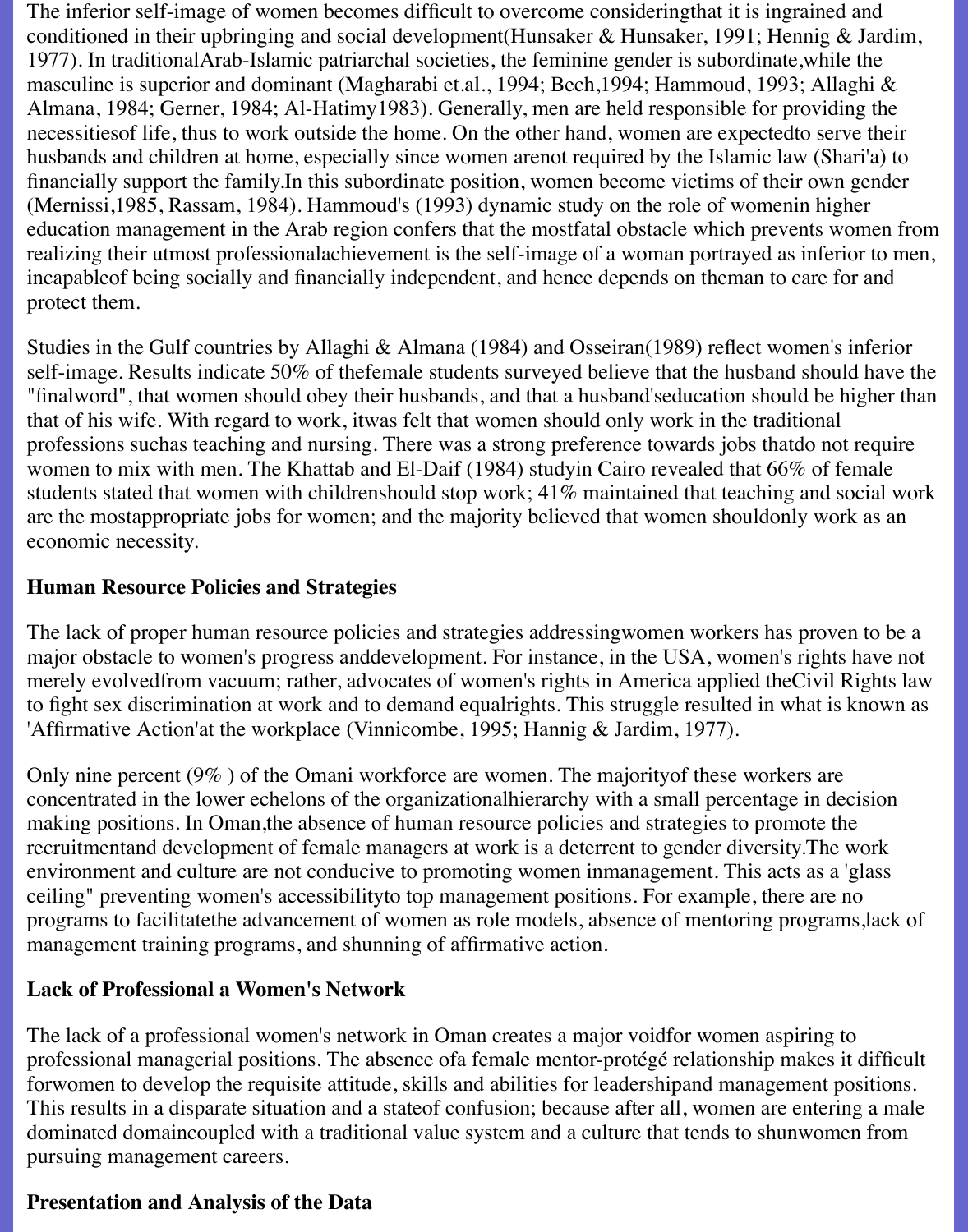Sixty questionnaires were dispatched to a random sample of Omani Womenin management positions in the Sultanate of Oman. The response rate wasextremely slow and tedious. Except for a few, the majority of the respondentswere not cooperative. Many repeated telephone calls along with remindersto solicit their feedback were necessary. This is quite understandable inthis part of the world whereby information and research are a foreign phenomenonand not the norm. People are not necessarily comfortable with the idea ofexpressing their opinion honestly and freely. An element of inhibition exists.Therefore, of the 60 questionnaires distributed, 32 questionnaires werereturned for a response rate of 53%.

## **Personal Characteristics of the Respondents**

A summary of the personal and professional characteristics of the respondentsis displayed in Tables 5 through 11. The distribution of respondents byage is shown in Table 5. Of the 32 respondents surveyed in this study, thehighest distribution of 15 (47%) were in the age bracket (35 - 44) followedby 11 (34%) in the  $(25 - 34)$  age bracket and  $6 (19\%)$  in the  $(45 - 54)$  agebracket (Table 5).

The distribution of respondents by marital status is shown in Table 6.The majority of the respondents 27  $(84\%)$  were married leaving 5 (16%) single (Table 6).

Table 7 depicts the distribution of respondents by number of children.The highest concentration was 18 (56%) having  $(1 - 3)$  children, followedby 8 (25%) with  $(4 - 6)$  children and 6 (19%) with no children (Table 7).

The distribution of respondents by academic qualification is shown inTable 8. Eighteen (56%) of the respondents received Bachelors degrees, followedby 9 (28%) with Masters and 5 (16%) with Doctorates (Table 8).

Table 9 summarizes the distribution of respondents by place of post-secondaryeducation. Fifteen (47%) of the respondents received their post-secondaryeducation in the Arab World (East) and 17 (53%) in Western universities(West) (Table 9).

The distribution of respondents by place of employment is shown in Table10. The majority of 24 (75%) of the respondents worked for the government(public sector) and 8 (25%) worked for the private sector (Table 10).

Table 11summarizes the personal opinion of the respondents on whetheror not resisting forces outweigh driving forces to Omani women in management.Fifteen (47%) of the respondents felt that resisting forces outweighed drivingforces to Omani women in management, while 17 (53%) felt that there wereno such imbalances (Table 11).

# **Analysis of Respondent's Personal Opinion on Omani Women in Management**

As indicated in Table 11, fifteen (47%) of the respondents felt thatresisting forces outweighed driving forces to Omani Women in managementpositions. It appears that these women chose to be critical and sorted outthis opportunity to voice their issues of concern on women in managementin the Sultanate of Oman. In their comments, these women acknowledge andrealize that the government of Oman has made available to Omani women anarray of social and economic factors (driving forces) to improve their statusin the Omani society, but it was felt that women still remain victims ofdiscrimination (resisting forces) by the prevalent male dominated culture.For example, some of the respondents stated that "merely being a womanis a major obstacle towards professional development." Other commentsinclude:

- "higher management is dominated by males who tend not to takewomen seriously professionally."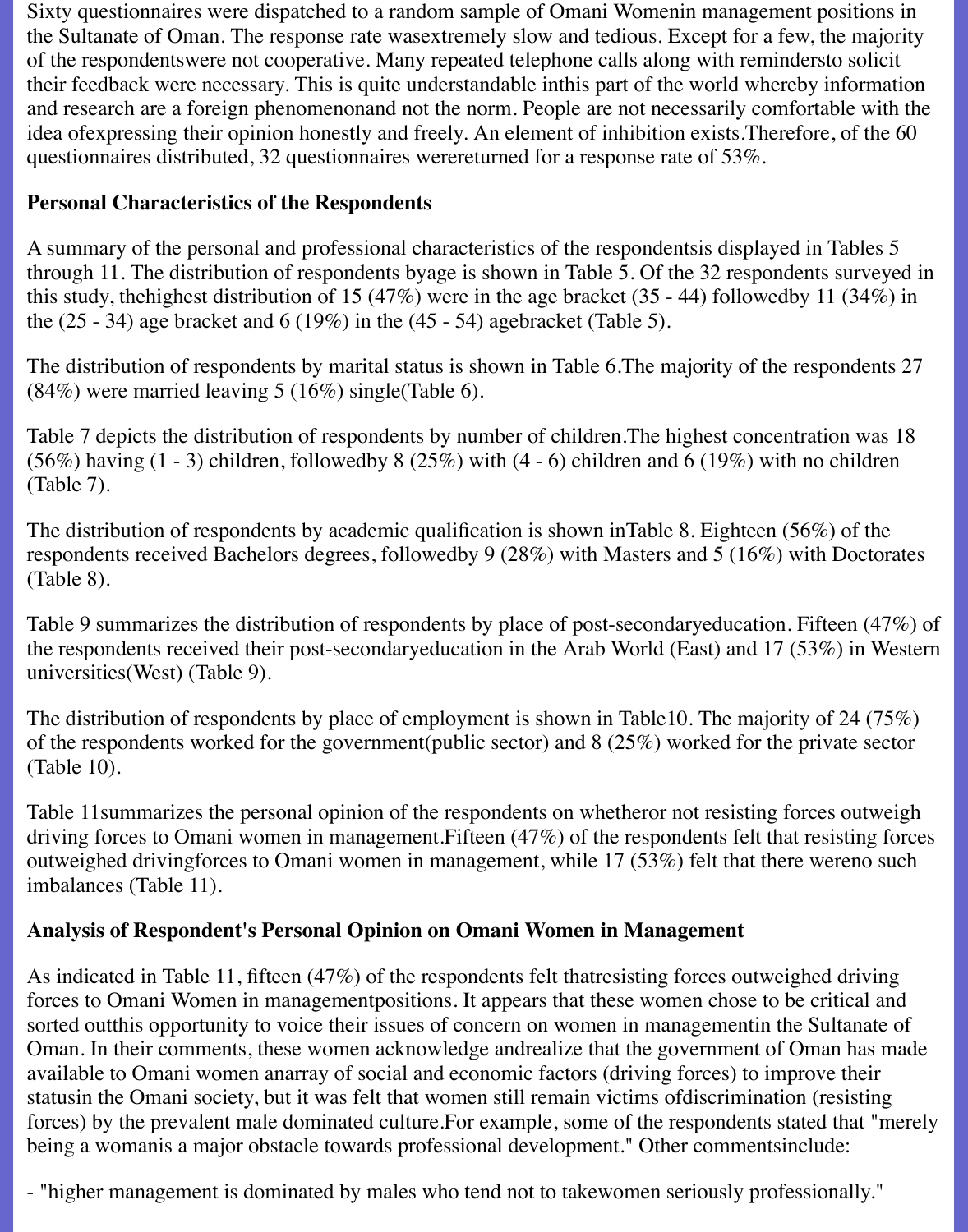- "not having the social back-up nor the network needed to encourageand promote women in management positions."

- "feeling of inferiority complex towards men in the managementcadre."

- "traditional values and culture discourage women from pursuingprofessional and management positions."

- "conflicting roles of being a domesticated wife and mother, andthat of professional woman."

In general, women in this category indicated that the resisting forcesto women in management include: limited opportunities to higher education,discriminatory appointment and promotion practices, traditional attitudesof male bosses towards working women, male dominated domain, male resistanceto women in management, absence of policies and legislation to ensure participationof women in management positions, lack of professional networking, lackof female role models, lack of professional management development programs,lack of sufficient number of quality day-care centers, dual responsibilitiesof traditional and professional roles, balancing traditional and professionalroles, and family obligations as a wife and a mother for child-bearing andchild-rearing.

Coincidentally, considerable similarity existed between the respondentsopinion and the generic resisting forces for change in the Sultanate ofOman. The most common issues of concern are related to cultural attitudes,traditional values and stereotypes of the status and role of women in Arab-Islamicsocieties. The respondents felt that the social and cultural perceptionof Omani women's role was that of a domesticated wife and mother with primaryresponsibility towards families.

On the other hand, the remaining seventeen (53%) of the respondents whohave ruled out that resisting forces outweigh supportive forces to Omaniwomen in management positions supported their views with the following factors.Women in this category felt that although resisting forces existed whichare primarily male dominated traditional social and culture attitudes andstereotypes of Omani women, such forces were balanced out and in some casesoutweighed by supportive forces. These women have concentrated on the positivefactors attested by the following comments:

- "Omani women get best education as men so that they can work alongside men and their place is not limited to their homes."

- "Omani women have proven their abilities to succeed academicallyand professionally."

- "Omani women are more devoted to their duties and carry out theirresponsibilities diligently and conscientiously."

- "the government has set up the Directorate General of women andchild affairs which has made steady progress in uplifting women socially,economically and educationally."

In general, women in this category indicated that the driving forcesbehind their success include: first and foremost family support from theirparents and spouse, determination and inner drive for success, opportunitiesfor access to all levels of education and academic achievement, self confidence,diligence and perseverance, job opportunities and potential for professionalgrowth and development.

## **DISCUSSIONS**

The following have been extrapolated from this study. First, Omani women'slabor force participation rates are very low, representing only nine percent(9%) of the Omani labor force and only four percent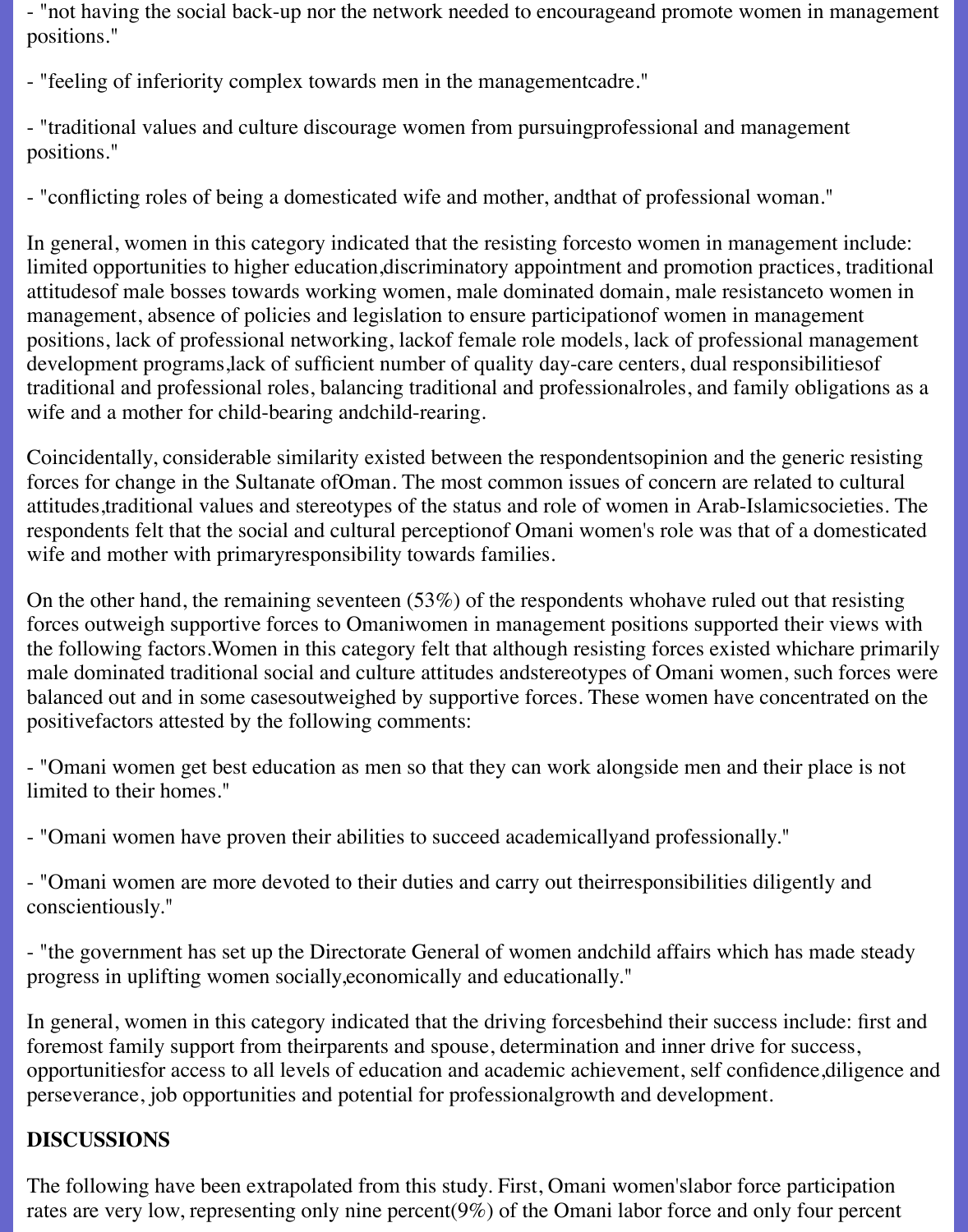(4%) of the total laborforce. Analysis of the gender inequity in the labor force attributes thisdiscrepancy to a number of social and cultural factors. Some of the primarydeterrents include traditional values and attitudes towards women. Theseattitudes portray women's primary role as a wife and mother. Other factorsrelate to the type and nature of occupations which the labor market provides,the unsuitability of some of these occupations because of social customsand traditions, or the short supply of some jobs which women normally prefer(Oman Statistical Year Book, 1996). This situation is expected to changewith projections of the increased role of women in the labor market causedby change of attitudes towards working women as well as accessibility tojobs in the various sectors of the market.

Analysis of respondents' personal opinions on Omani women in managementin the Sultanate of Oman indicated the presence of an array of resistingforces (obstacles) to management positions. All respondents confirmed thatresisting forces to management positions exist for Omani women. Forty sevenpercent (47%) of the respondents confirmed that resisting forces outweighdriving forces, whereas the remaining (53%) indicated that while resistingforces exist, it was felt that the driving forces balanced out, or at timesoutweighed, the resisting forces to Omani women in management positions.

In summary, some of the primary resisting forces to Omani women in managementare related to cultural and traditional values coupled with traditionalstereotypes on the status and role of women in Arab-Islamic societies. Respondentsindicated that the cultural perceptions of women's roles were those of adomesticated wife and mother with primary responsibility towards family.They felt that this traditional attitude towards women tends to have a spillovereffect at work, whereby predominantly male employers regard women as beingless capable than men and unfit for responsible positions, particularlythose in management. Other resisting forces (obstacles) to women in managementinclude limited opportunities for higher education, discriminatory appointmentand promotion practices, the unspoken "silent" policy of discriminationagainst women at work, traditional attitudes of male bosses, male dominateddomains, the absence of policies and legislation to ensure participationof women in management, lack of professional management training programsfor women, lack of professional networking, lack of female role models,and the balancing of traditional and professional roles.

On the other hand, respondents who claimed that the driving forces balanceout resisting forces to Omani women in management supported their positionwith the following comments:

- "support and encouragement from national leadership."
- "equal access to education and employment opportunities."
- "family support and child-care services."
- "self-confidence."
- "determination and inner drive for success."

# **RECOMMENDATIONS**

The findings of this study clearly indicate that while in principle,women in Oman have been accorded equal educational and employment rights;in practice, discrimination against women exists in the workplace. Thissituation is made more difficult for women who aspire to be in managementpositions. Several of the respondents have articulated that "merelybeing a woman" is a major obstacle to professional development. Themajority of the respondents, confirmed that much more needs to be done toovercome barriers to the full participation of Omani women in managementpositions.

In view of the literature review and this case study analysis on Omaniwomen in management positions,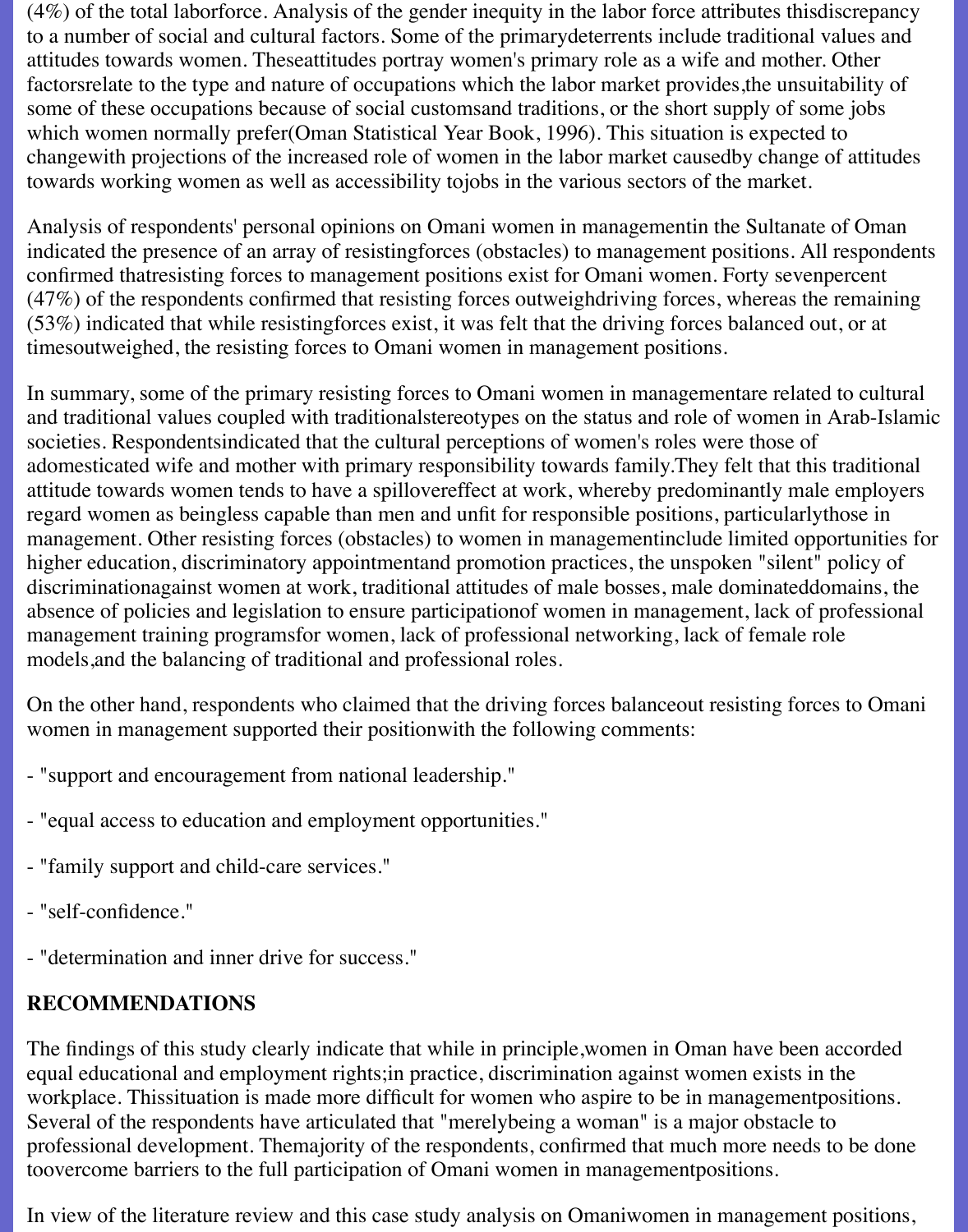the following strategies have been recommendedto promote women into management positions.

### **Access to General and Higher Education**

First and foremost, it is recommended that the government continue itsefforts to maintain and sustain equal access to educational opportunitiesat general and post-secondary levels. Since education is the major drivingforce for the improvement of women's status, and since links between employmentand professional qualifications are decisive, it is urged that educationalopportunities to Omani women should never be compromised, but rather beimproved. Meanwhile, special measures should be undertaken to encourageand promote women's access to scientific, managerial, technical, and vocationaldisciplines in order to develop the requisite skills and extend their opportunitiesfor employment in non-traditional occupations.

Women represent fifty percent (50%) of the Omani population, therefore, the government is urged to tap this vital resource in order to capitalizethe full potential of contribution towards national economic developmentand prosperity.

## **Positively Influence Traditional Attitudes and Stereotypes**

Attitudinal change needs action on the fore-front. Traditional attitudesand stereotypes received highest attention by the respondents, and was unanimouslyconsidered a primary resisting force to women in management positions. Thereis a dire need to positively influence male traditional attitudes towardswomen in modern developing Arab-Islamic societies. Consequently, there alsois a need to significantly change the attitudes of senior male managerswho are apt not to take women manager careers seriously. Hence, a professionalcareer should be viewed according to individual merit, i.e. aptitudes andqualifications, and not on the basis of gender. Women have already proventheir success in many professional endeavors. Special efforts are neededto modify these attitudes through social awareness programs promoting awoman's legal right to study, work, and participate in all aspects of developmentat all levels.

## **Human Resource Policies and Strategies**

Given that only nine percent (9%) of the Omani labor force are women,there is a need to promote and encourage Omani women to join the work forcethrough a mechanism of affirmative action and equal job opportunities. Itis necessary to institute awareness programs of employment opportunitiesand benefits to Omani women in all the different regions of Oman. This canbe achieved through the utilization of the local media as a means for promotingthe role of working women in the workplace. At the international level,utilization of international media such as "Arabsat" can be usedto transmit programs that promote the value and roles of Arab women in achanging society and their integration in the development process. Othermeasures include enacting policies and legislation to ensure the representationand participation of Omani women in management positions, as well as settingup quota systems to ensure the employment and representation of women inthe workforce. Accordingly, it is recommended to establish Human ResourcePolicies and Strategies to execute and orchestrate the recruitment, training& development, and promotion of Omani women to management positions.

## **Professional Women's Network and Leadership**

The General Directorate for Women's and Children's Affairs along withthe Omani Women's Society should play a proactive role in encouraging andpromoting professional Omani women through awareness of female role modelsin leadership positions, organizing professional management & leadershiptraining programs, and establishing a network for Omani women in management(for example, Omani Women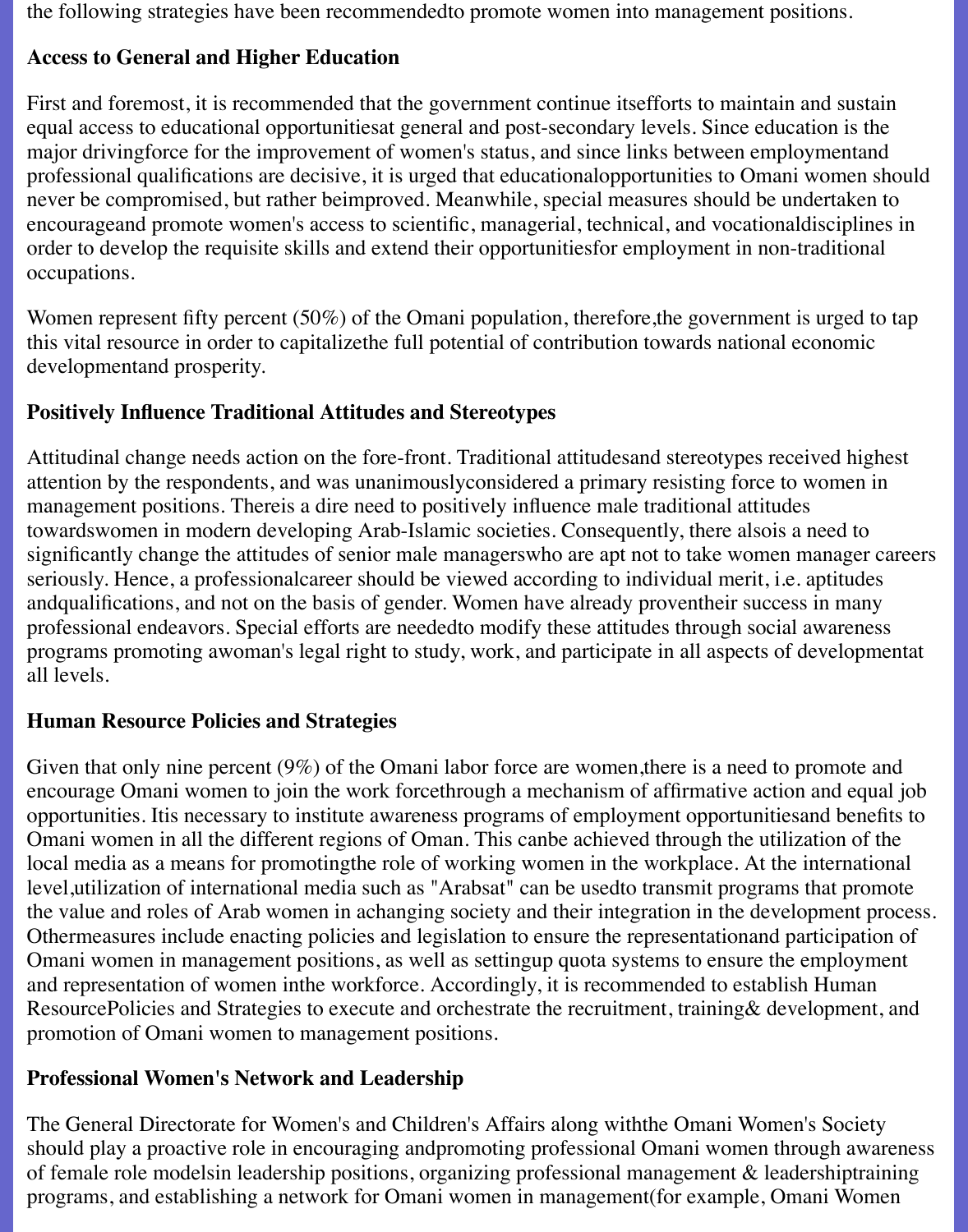Management Society). Subsequently, it is importantthat these professional women's associations work on overcoming the inferiorself-image of women in traditional male- dominated patriarchal societies.There is a need to instill a feeling of security, self-esteem and credibilityamongst women. Omani women should be made to feel confident in themselvesand to be able to persevere against all odds. They should be accorded self-respectand trust in their ability and capacity to fulfill domestic roles as wellas professional roles. There is a need to highlight and discuss the inherentfeminine leadership qualities of women and their favored application intoday's decentralized and flattened hierarchical organization structures.

#### **Support Facilities and Infrastructure**

It is difficult to dispute the hardship and challenge of managing multipleroles. Professional women are faced with the challenge of maintaining houseworkand family and a professional career. In response to such challenges, specialattention should be directed to the provision of a social infrastructurethat will enable women to work, such as professional day care centers onsite, kindergartens, and adequate maternity leave. The availability of suchsupport services is a tangible expression of organizational recognitionof the needs of professional women. Consequently, it undoubtedly can makea great difference to the capacity of women to manage multiple roles.

### **REFERENCES**

Abdel Kader, S. (1984). *A survey of trends in social sciences researchon women in the Arab region.* In Social science research and women inthe Arab World (pp.139- 162). UNESCO: Paris, France.

Adachi, K. (1989). Problems and prospects of management development offemale employees in Japan. *Journal of Management Development, 8 (4)*,32-36.

Allaghi, F., & Almana, A. (1984). *Survey of research on womenin the Arab Gulf region.* In Social science research and women in theArab World (pp.14-40). UNESCO: Paris, France.

Al-Hatimy, S.A. (1983). Women in Islam: A comparative study. IslamicLahore.

Beck, L. (1994). Women in the Muslim world. Harvard University Press:Cambridge, Mass.

Bhutto, Mohtarma, B. (1995). An address presented by the Prime Ministerof Pakistan at the Fourth World Conference on Women. Beijing: China.

Clark, Elmer, J. (1983). Improving the status of women in the third world:A challenge to exult educators. Paper presented at the 27th annual conferenceof the comparative and international education society. Atlanta: Georgia.

Cascio, W. F. (1992). *Managing human resources.* New York: McGraw-Hill,Inc.

De Cenzo, D. A. & Robbins, S. P. (1996). *Human resource management*.New York: John Wiley & Sons, Inc.

Dessler, G. (1994). *Human resource management.* New Jersey: PrenticeHall.

Dines, E. (1993). *Women in higher education management*. In Womenin higher education management, (pp.11 - 29). Paris: UNESCO.

Gerner, D. J. (1984). *Roles in transition: the evolving position ofwomen in Arab-Islamic countries.* In F. Hussain (Ed.), Muslim women (pp.71-99).St Martin's Press: New York.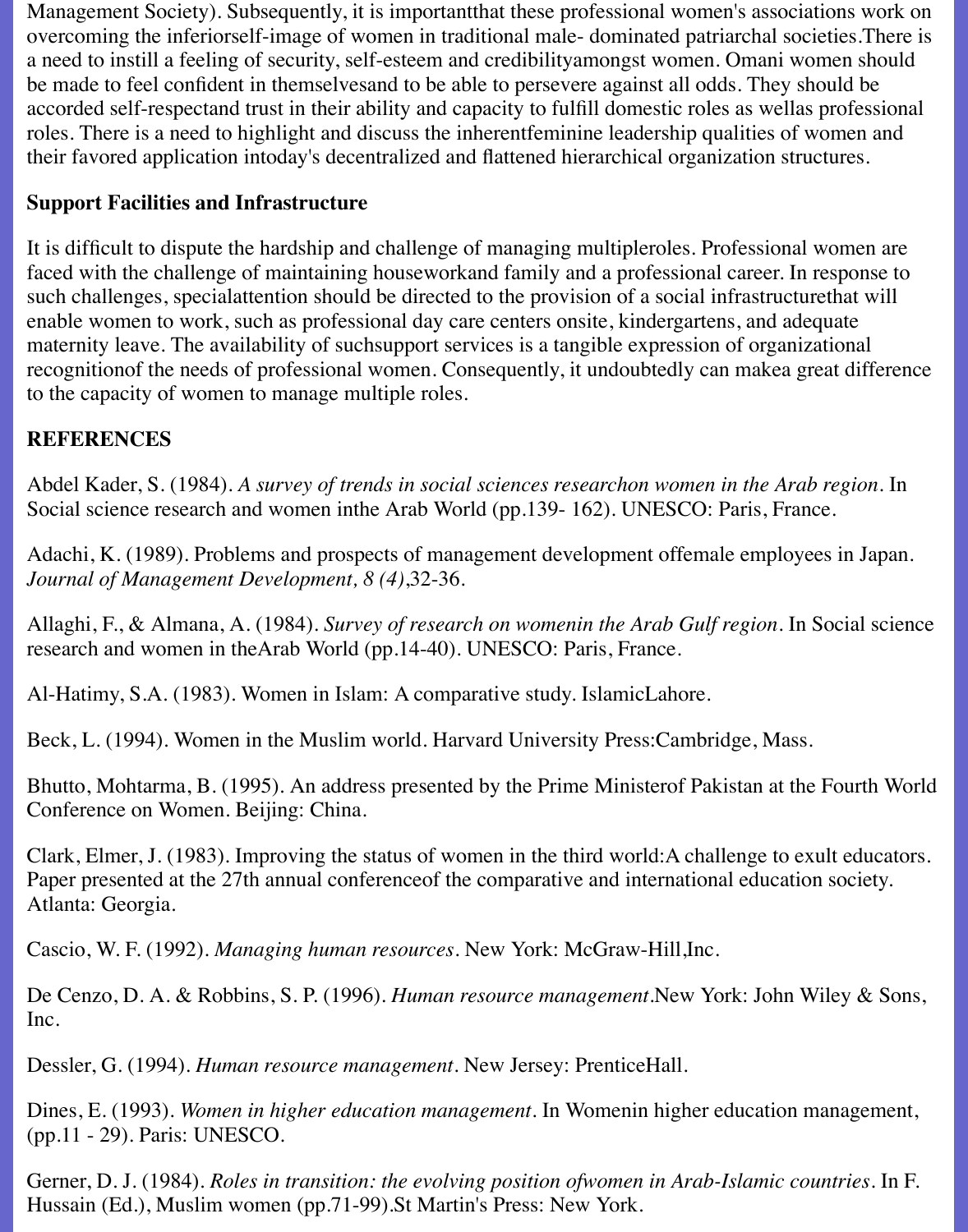Greenglass, E. & Marshall, J. (1997). *Women in management: A specialissue of applied psychology*. Canada: Taylor & Francis Publishers.

Hammoud, R. S. (1993). *The role of women in higher education managementin the Arab region*. In Women in higher education management, (pp.31- 49). Paris: UNESCO.

Hale, S. (1996). Gender politics in Sudan: Islamism, socialism and thestate. Westview Press: Boulder, Colo.

Handy, C. (1994). *The empty raincoat*. London: Hutchinson.

Hennig, M. & Jardin, A. (1977). The managerial woman. Anchor Press:Garden City, New York

Hunsaker, J. & Hunsaker, P. (1991). Strategies and skills for managerialwomen. South- Western Publishing Co.: Cincinnati, Ohio.

Korabik, K., & Rosin, H. (1995). The impact of children on womenmanagers' career behavior and organizational commitment. *Human ResourceManagement, 34 (4)*, 513-528.

MacLean, G. M. (1997). Women in Management. Conference held in Dubai,UAE.

Maghrabi, A., Al-Dabbagh, H., & Hayajneh, A. (1994). Saudi womenin the labor force. *International Journal of Management, 11 (4)*,954-962.

Marshall, J. (1984). Women managers: Travellers in a male world. JohnWiley & Sons Ltd.: New York.

Mernissi, F. (1985). Beyond the veil. Westbourne Grove: London

Oman Labor Law (1973). Ministry of Social Affairs & Labor, Muscat,Sultanate of Oman.

Osseiran, N. (1989). *The image of women in Bahrain society: A studyabout female students' attitudes at the University of Bahrain.* Paperpresented at the fifth regional conference for women of the Arab Gulf andthe Arab peninsula, Bahrain.

Rassam, A. (1984). *Arab women: the status of research in the socialsciences and the status of women.* In Social science research and womenin the Arab World (pp.1-13). UNESCO: Paris, France.

Sherman, A. W. & Bohlander, G. W. (1992). *Managing Human Resources*.Cincinnati Ohio: South-Western Publishing Co.

Steinem, G. (1984). *Outrageous acts and everyday rebellions.* London:Jonathan Cape.

Stowasser, B. F. (1993). *Women's issues in modern Islamic thought.*In J. Tucker (Ed.), Arab women: old boundaries, new frontiers (pp. 3-25).The center for contemporary Arab studies: Georgetown University, Washington,DC

Sultanate of Oman (1995). Country paper presented at the Fourth WorldConference on Women. Beijing: China.

State Council (1997). Sultanate of Oman.

The Observer (1996). China admits that much remains to be done for women.April, 1996.